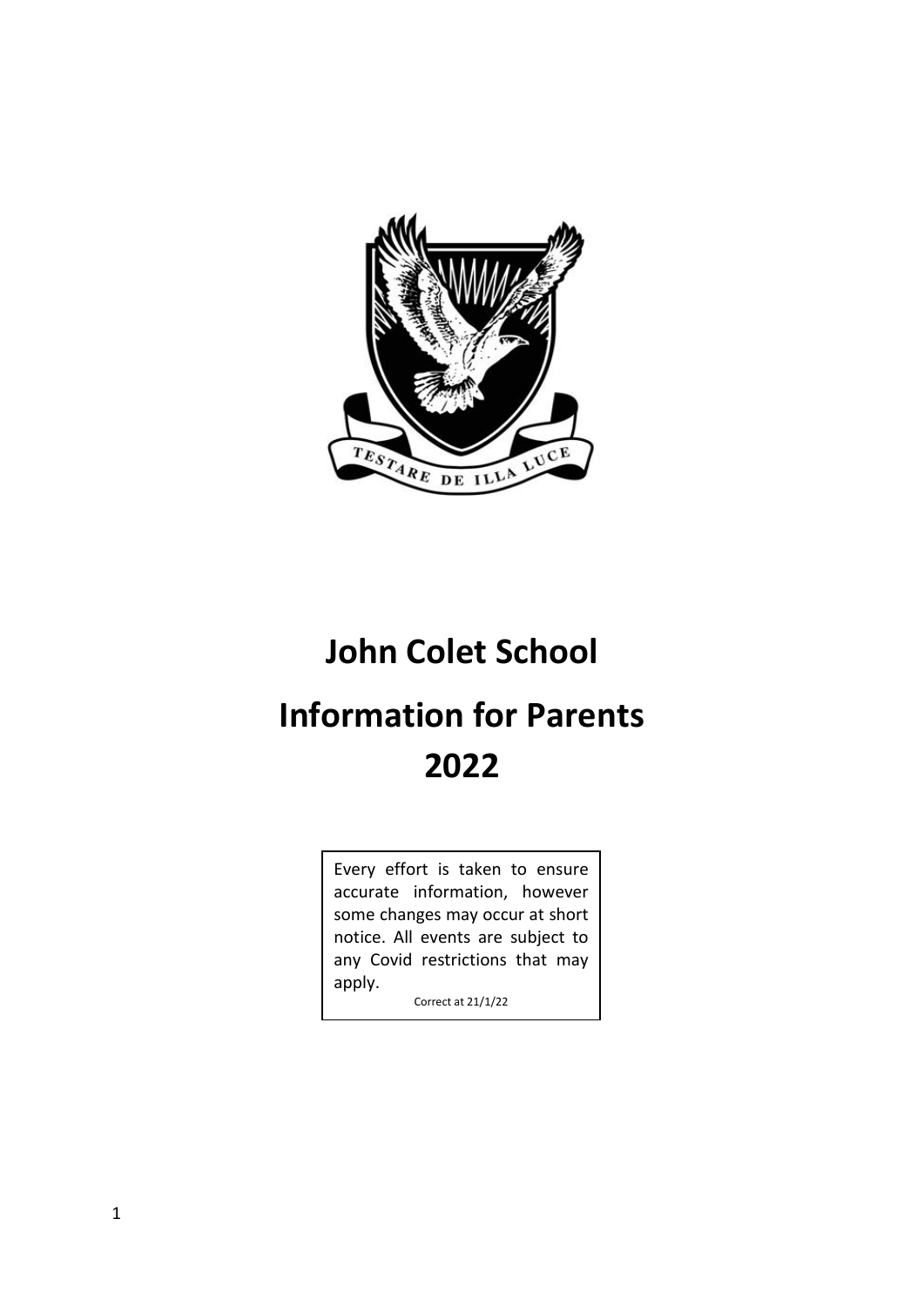# **Table of Contents**

| Reports. |  |
|----------|--|
|          |  |
|          |  |
|          |  |
|          |  |
|          |  |
|          |  |
|          |  |
|          |  |
|          |  |
|          |  |
|          |  |
|          |  |
|          |  |
|          |  |
|          |  |
|          |  |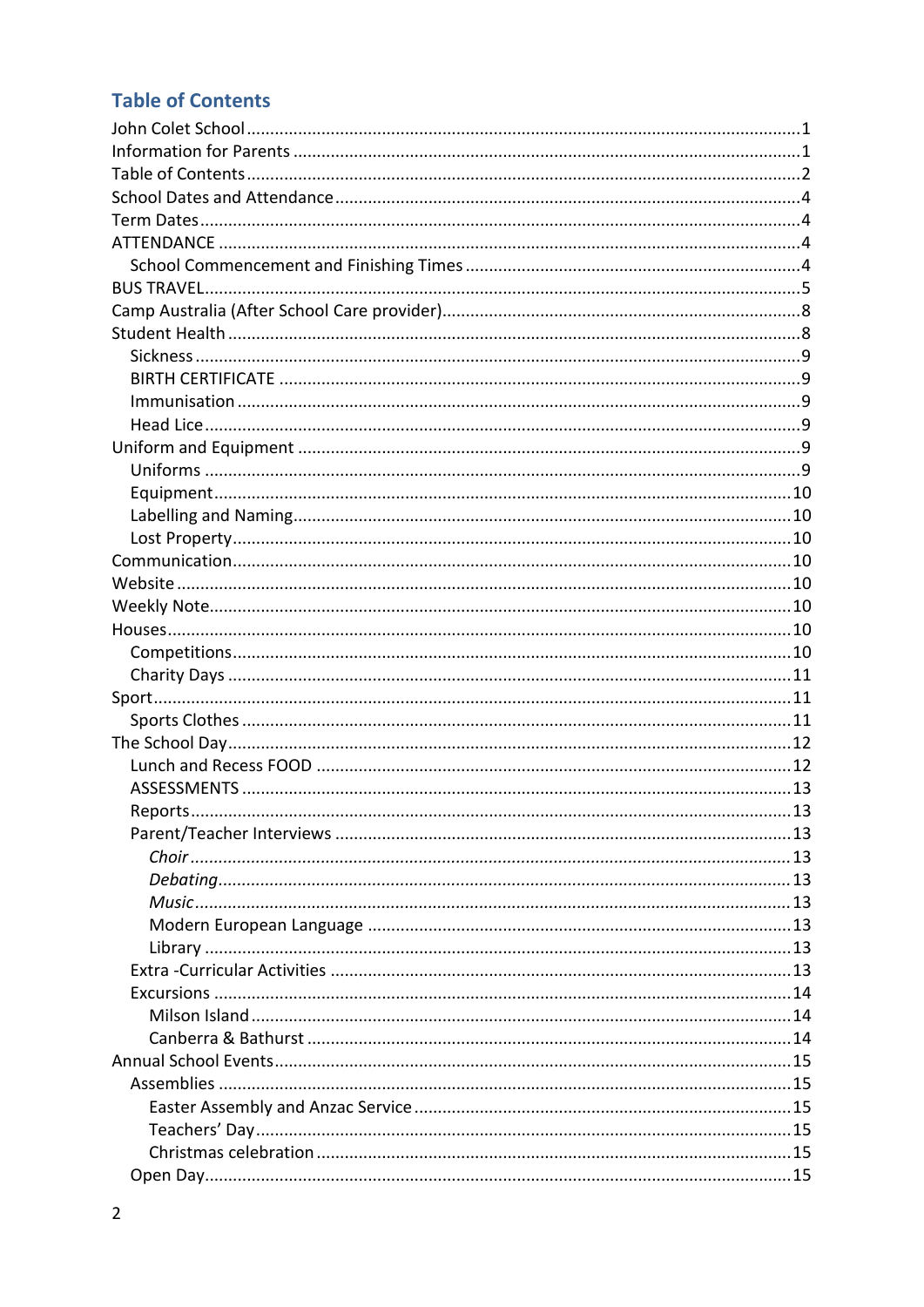<span id="page-2-0"></span>

| SCHOOL LUNCH LIST - THE SCHOOL HAS A VEGETARIAN and NUT AWARE POLICY18 |  |
|------------------------------------------------------------------------|--|
|                                                                        |  |
|                                                                        |  |
|                                                                        |  |
|                                                                        |  |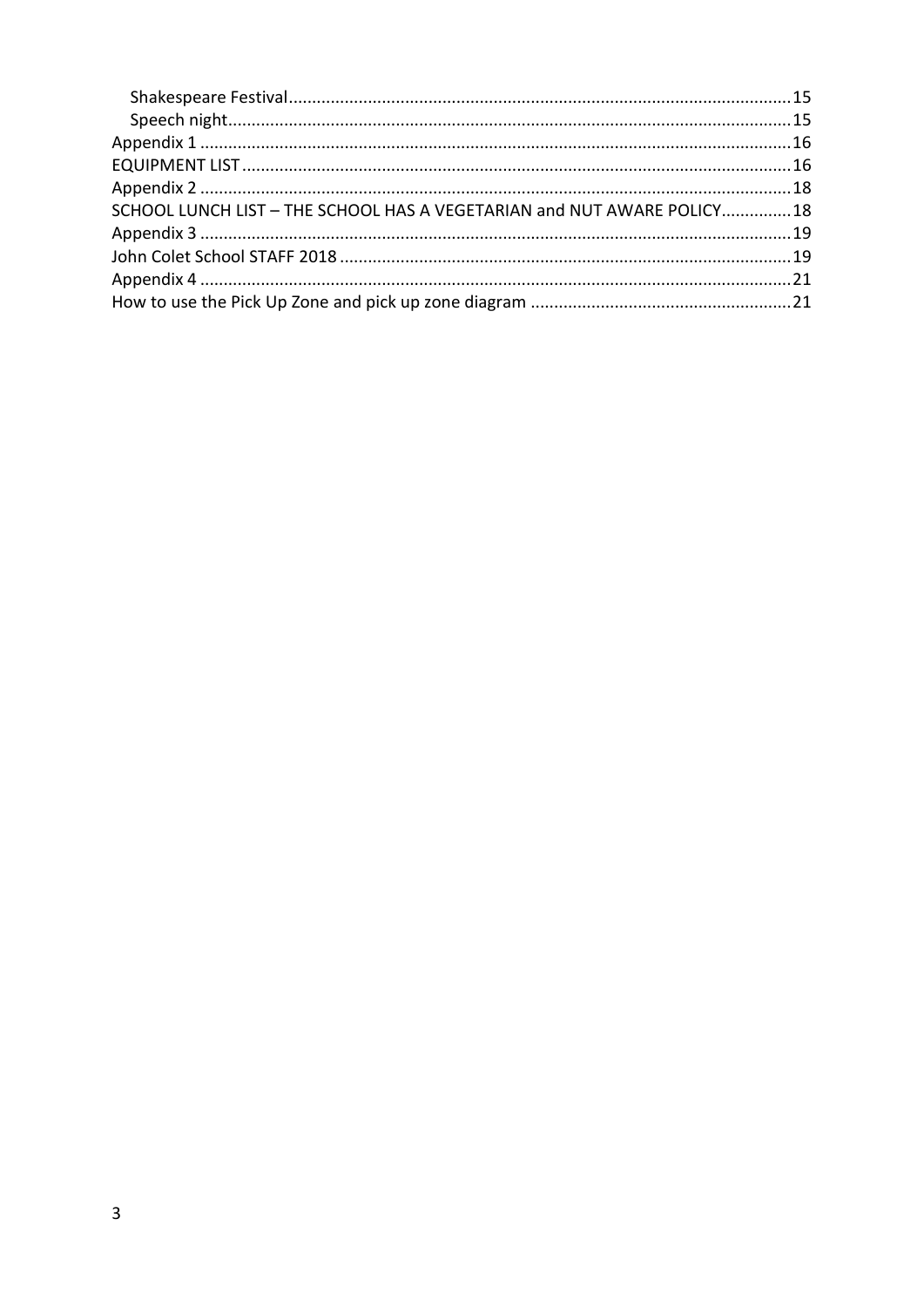#### **SCHOOL DATES AND ATTENDANCE**

#### <span id="page-3-0"></span>**TERM DATES**

The dates for each term and the dates of all major events on the school calendar are published annually.

This can be found on the [website](https://www.johncolet.nsw.edu.au/term-dates/), the school 'fridge magnet' calendar and in the Weekly Note sent to parents.

#### <span id="page-3-2"></span><span id="page-3-1"></span>**ATTENDANCE: SCHOOL COMMENCEMENT AND FINISHING TIMES**

Prior to 8.05 am there is no supervision for children. Classrooms are open to receive children from 8.05 am.

The start of the school day is 8.25 am when the school bell rings.

The final bell is at 3.05 pm for 3.10 pm dismissal at the school Pick Up Zone. Lower 1<sup>st</sup> children are ready for pick up at 3.00 pm from their classroom. Children who go to the Pick Up Zone will be there at 3.10 pm.

#### *ABSENCE AND LATE ARRIVALS*

To ensure the safety of your children, we need to know who is present or absent from school at all times.

For Absence: Please notify the **Office by 9.00 am either by**

- email [attendance@johncolet.nsw.edu.au](mailto:attendance@johncolet.nsw.edu.au) or
- phone **9451 8395**. If you notify the office by phone, then an email or written note must follow on your child's return to school.

For Late Arrival: Students arriving **after 8.30 am** must come to the Office for a **Late Pass**. Please remind your child to do so on each occasion, even if this is a regular occurrence due to appointments etc.

#### *EXTENDED LEAVE OF ABSENCE*

Any request for leave of absence (aside from illness or accident etc) must be made, with the [Application for Extended Leave form.](https://www.johncolet.nsw.edu.au/parent-information-forms/) This request should be forwarded to the Head of School for approval.

#### *EARLY DEPARTURE*

Parents or guardians must report to the Office, before leaving the school grounds, to complete an Early Dismissal note, should your child be departing early.

#### *PICK UP BY PERSON OTHER THAN PRIMARY CARER*

Parents must inform the School Office **by 2.30 pm** if their child is to be collected by anyone other than the primary carer or other designated collector already known to the school. This information will be passed onto Camp Australia staff (After School Care provider) if applicable.

# *PICK UP ZONE*

Please see **Appendix 4** for details and a diagram for the Pick Up Zone. *Students not picked up from the Pick Up Zone by 3.30 pm will automatically be sent to Camp Australia and a fee will be incurred.*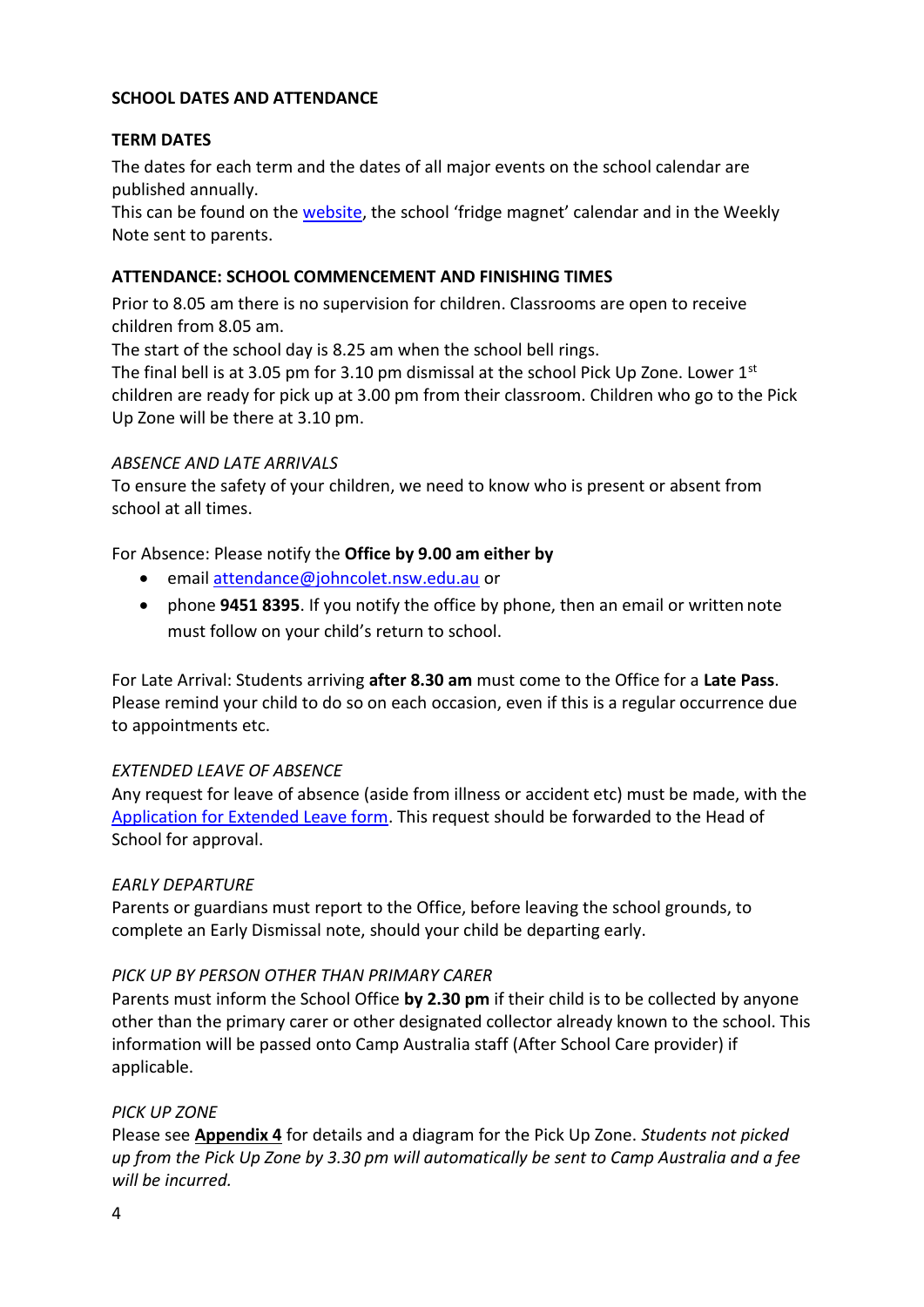*SCHOOL CROSSING (WYATT AVENUE)* The pedestrian crossing of Wyatt Avenue is supervised each day from: 8.00 am – 9.00 am 2.30 pm – 3.30 pm

# <span id="page-4-0"></span>**BUS TRAVEL**

# *OBTAINING A BUS PASS*

Students travelling by bus will be issued with Opal Cards by the Government.

- Students travelling by bus f[o](http://www.transportnsw.info/school-students)r the first time must go on line to [www.transportnsw.info/school-students](http://www.transportnsw.info/school-students) to apply for the Opal Card.
- **Students progressing from 2nd to 3rd Class no longer need to re-apply for an Opal Card**. **Only need to re-apply if change of address.**

#### *YOUR CHILD'S BUS SCHEDULE*

Students are accompanied to the bus stops by a member of staff in the afternoons only. **Please complete the Bus Travel Form** available on the school website indicating which bus your child will catch and on which days; this will form your child's bus schedule.

#### *TO CHANGE YOUR CHILD'S BUS SCHEDULE*

All care is taken to ensure your child is on the correct bus, but late changes can make this very difficult.

#### **To change your child's bus schedule:**

- **Changes to your child's bus travel must be made by 2.30 pm** at the latest on the day of travel. Please phone or email the Office to advise changes.
- A parent or guardian must phone 9451 8395 or email [admin@johncolet.nsw.edu..au](mailto:admin@johncolet.nsw.edu.au)
- **The office will not accept verbal changes requested by the students.**

**Please see the morning and afternoon bus schedules below and also visit the Forest Coachlines website for more information:**

**[www.forestcoachlines.com.au](http://www.forestcoachlines.com.au/)**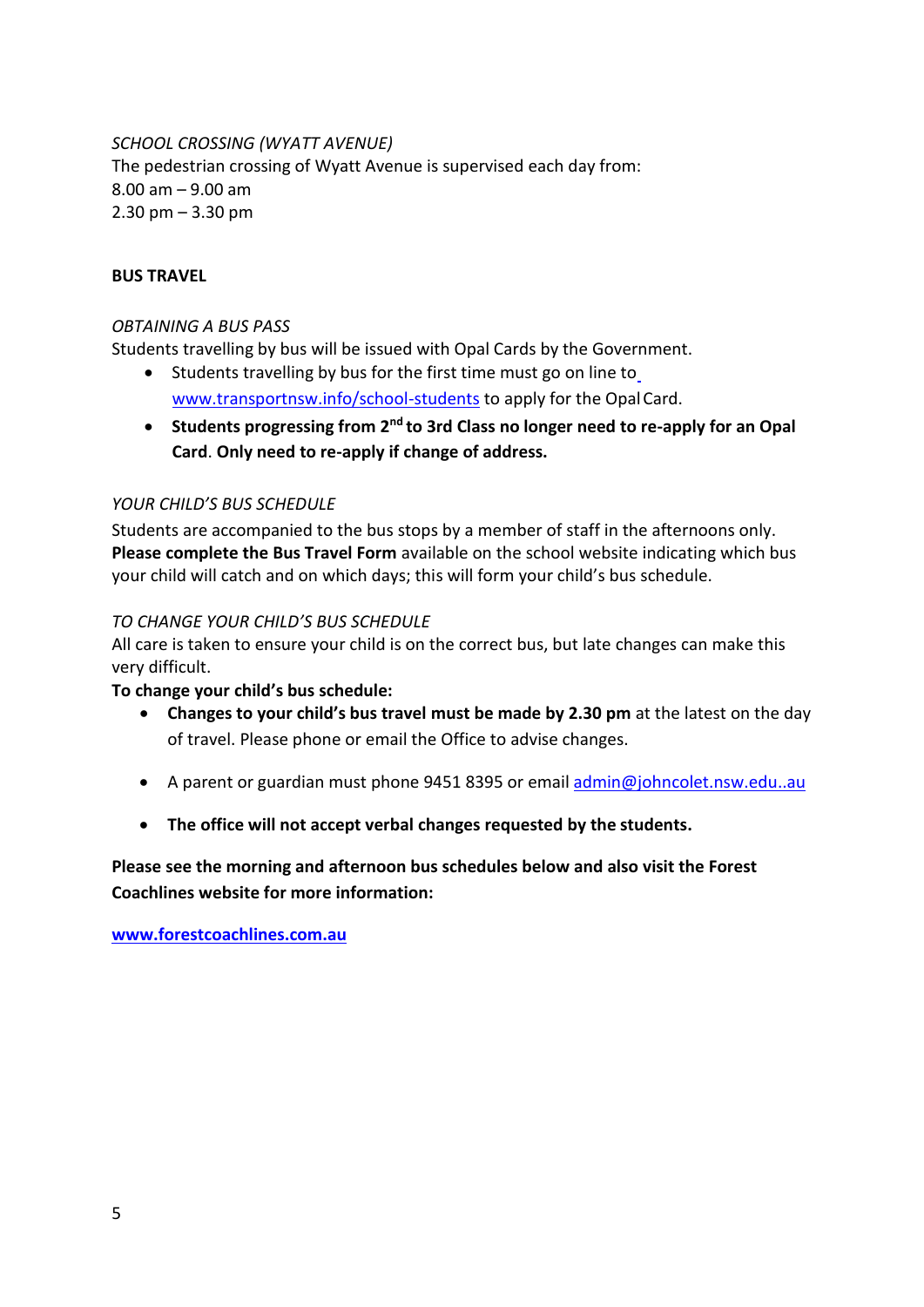# **Morning Buses for Forest Coachlines:** (Correct as at Jan 2022)

| Route 284 | From Chatswood via Forestville                           |
|-----------|----------------------------------------------------------|
| 7.35am    | Departs Chatswood Bus Depot                              |
| 7.53am    | Jamieson Square, Forestville                             |
| 8.08am    | John Colet (stops on corner of Forest Way and Wyatt Ave) |

| Route 110 | From Neutral Bay, Mosman and Seaforth                    |
|-----------|----------------------------------------------------------|
| 7.20am    | Departs Big Bear, Neutral Bay                            |
| 7.27am    | Boronia House, Military Road, Mosman                     |
| 7.37am    | Dalwood Homes, Seaforth                                  |
| 7.58am    | John Colet (stops on corner of Forest Way and Wyatt Ave) |

| Route 270 | From City via Forestville                                |
|-----------|----------------------------------------------------------|
| 7.30am    | Departs QVB, York Street                                 |
| 8.00am    | Jamieson Square, Forestville                             |
| 8.15am    | John Colet (stops on corner of Forest Way and Wyatt Ave) |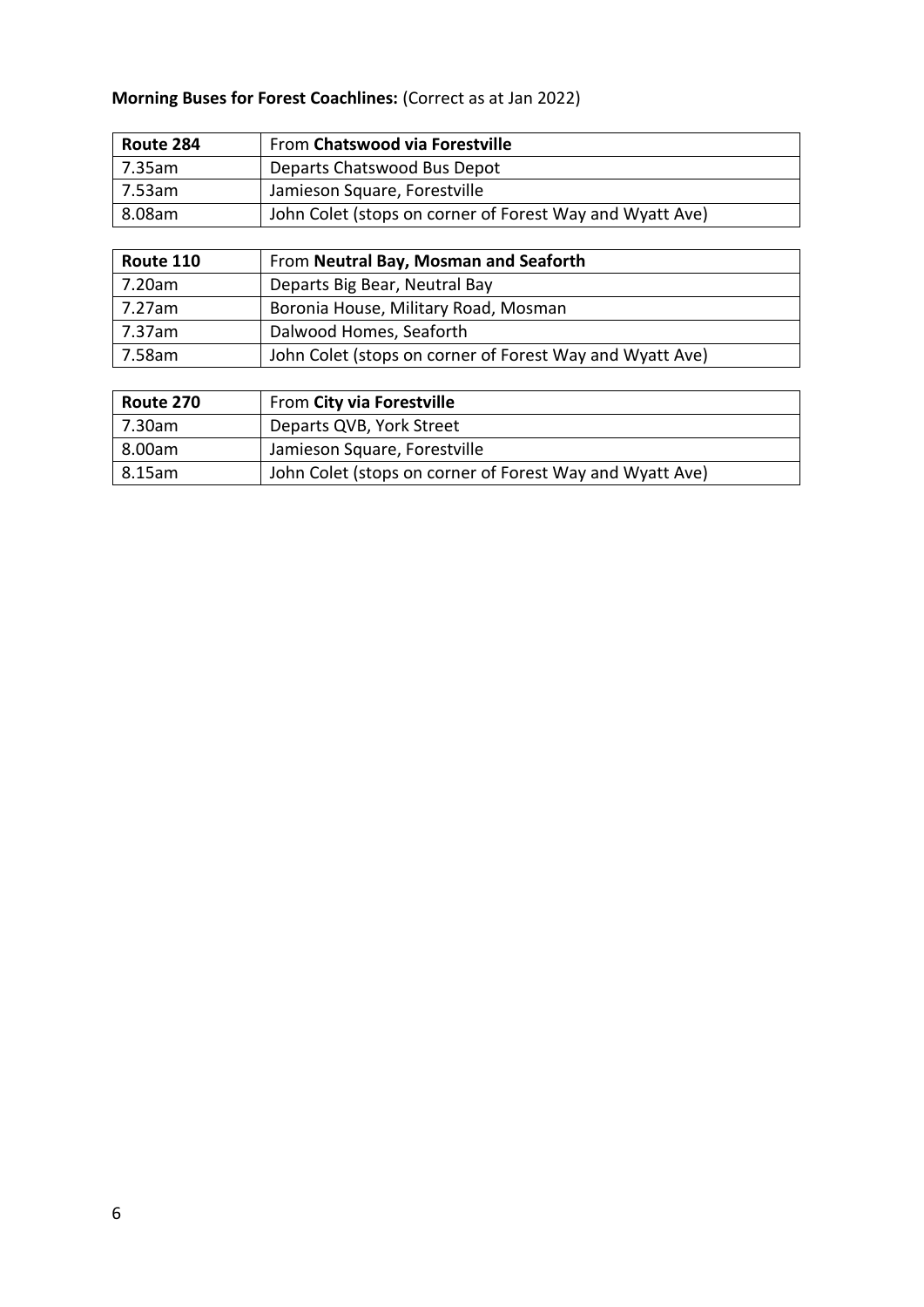# <span id="page-6-0"></span>**Afternoon Buses for Forest Coachlines:** (Correct as at Jan 2022)

| Route 283 | to Chatswood via Forestville        |
|-----------|-------------------------------------|
| 3.01pm    | Departs John Colet (from Wyatt Ave) |
|           | Jamieson Square, Forestville        |
|           | Chatswood Bus Depot                 |

| Route 230 | to Allambie Heights                 | (first set down Forest High School) |
|-----------|-------------------------------------|-------------------------------------|
| 3.13      | Departs John Colet (from Forestway) |                                     |
|           | <b>Frenchs Forest Rd</b>            |                                     |
|           | Allambie Heights                    |                                     |

| Route 276 | to Warringah Mall                   | (first set-down Allambie Shops) |
|-----------|-------------------------------------|---------------------------------|
| 3.13      | Departs John Colet (from Forestway) |                                 |
|           | Allambie Heights Shops              |                                 |
|           | Warringah Mall                      |                                 |

| Route 270          | to <b>Terrey Hills</b>                |
|--------------------|---------------------------------------|
| $3.08 \text{ pm}$  | Departs John Colet (from Forest Way)  |
| 3.11 <sub>pm</sub> | Austlink (Forestway)                  |
| 3.17 <sub>pm</sub> | Terrey Hills, cnr Myoora and Booralie |

| Route 239 | to Gordon via St Ives               |
|-----------|-------------------------------------|
| 3.17pm    | Departs John Colet (from Wyatt Ave) |
| 3.30pm    | Brigidine, St Ives                  |
| 3.45pm    | <b>Gordon Station</b>               |

| Route 283          | to Chatswood via Forestville        |
|--------------------|-------------------------------------|
| 3.46 <sub>pm</sub> | Departs John Colet (from Forestway) |
| 3.57pm             | Jamieson Square, Forestville        |
| 4.12pm             | Chatswood Bus Depot                 |

| Route 270          | to City via Roseville Bridge        |
|--------------------|-------------------------------------|
| 3.32 <sub>pm</sub> | Departs John Colet (from Forestway) |
| 3.42 <sub>pm</sub> | Jamieson Square, Forestville.       |
| 4.13pm             | QVB, York Street                    |

| Route 265 | to Seaforth, Mosman and Neutral Bay |
|-----------|-------------------------------------|
| 3.50pm    | Departs John Colet (from Forestway) |
| 4.23pm    | Arr. Mosman                         |

For updated route information visit:<https://transportnsw.info/routes/bus>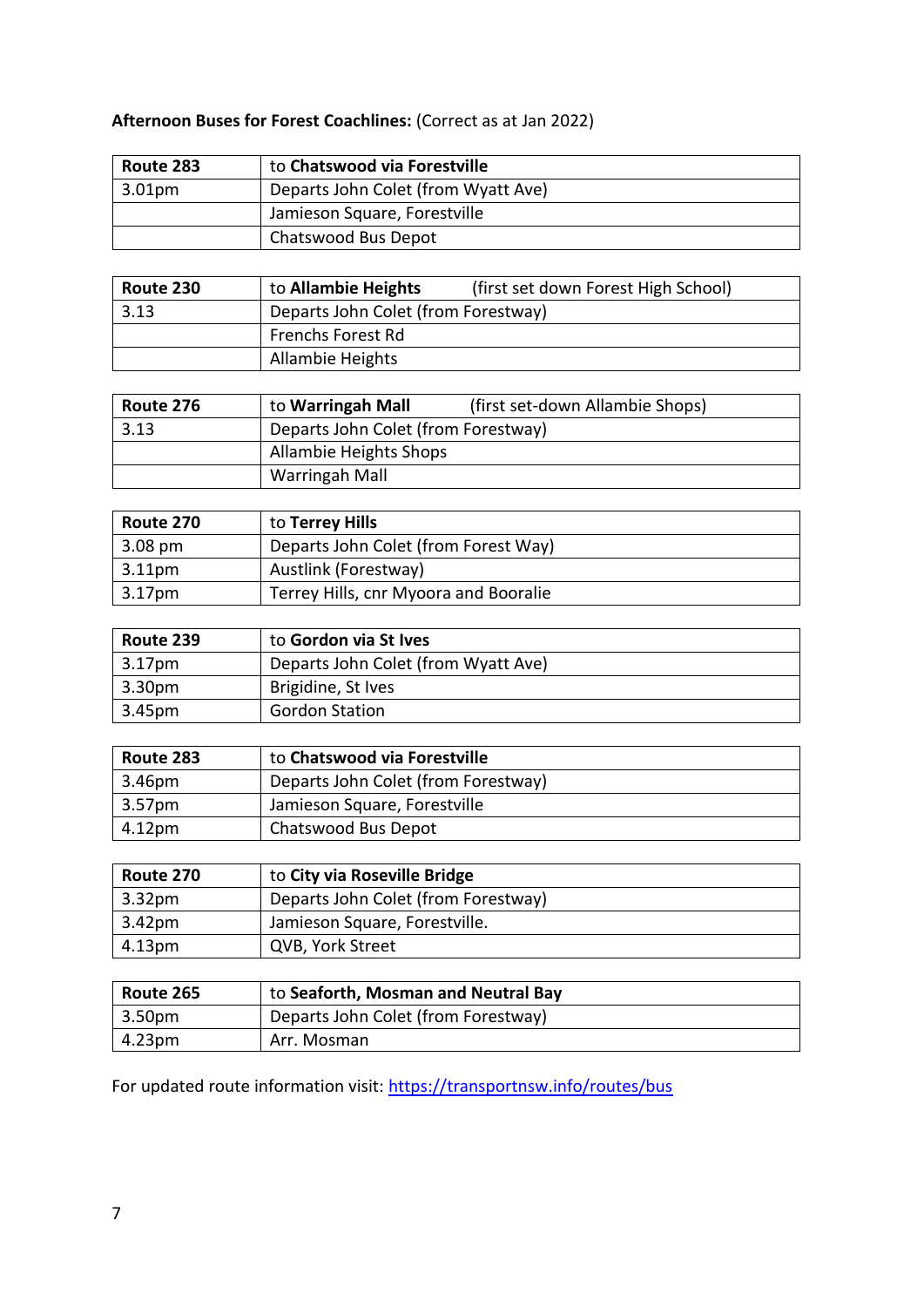# <span id="page-7-1"></span>**CAMP AUSTRALIA (AFTER SCHOOL CARE PROVIDER)**

Camp Australia ASC is available to all students each day during term time and its hours of operation are: Daily: 3.00 pm – 6.00 pm

Children are served an afternoon tea of a variety of sandwiches, fruit and a drink. They have a schedule of activities that include indoor and outdoor games, arts and crafts, board games, cooking and gardening, competitions, drama and dance, homework time, reading and quiet time.

We encourage all parents to register your child/ren at the beginning of the year and certainly prior to attending Camp Australia. The enrolment fee will only incur once your child attends. Registration is important as it collects your details of contact numbers, who can pick up your child and any medical and dietary needs. Details for registration are on their website:

#### [www.campaustralia.com.au](http://www.campaustralia.com.au/)

Type in John Colet School and proceed to Registration. For any queries about this process please phone **1300 105 343.**

The Camp Australia ASC **mobile number is 0404 798 684.**

#### *ASC FEES*

Charges for Camp Australia, please visit the website <https://www.campaustralia.com.au/Schools/johncoletschool/2085/25A1>

The Club Fee will apply if students arrive at ASC from PISA sport, Chess, French lessons or any other school activity from which they have not been picked up promptly.

Some parents may be entitled to up to 85% off fees using the Child Care Subsidy. Please see the link below to determine your eligibility.

[https://www.servicesaustralia.gov.au/individuals/services/centrelink/child-care-subsidy/how-much-you-can](https://www.servicesaustralia.gov.au/individuals/services/centrelink/child-care-subsidy/how-much-you-can-get)[get](https://www.servicesaustralia.gov.au/individuals/services/centrelink/child-care-subsidy/how-much-you-can-get) or call Centrelink on 13 61 50.

# <span id="page-7-0"></span>**STUDENT HEALTH**

#### S*TUDENT HEALTH FORM*

A Health Form is completed for each student the year enrolment commences. If during the School year emergency contacts, medical conditions change etc, please notify the School office in writing, of such changes.

This Student Health Form enables us to care easily and quickly for your child should he/she become unwell or is injured during school hours.

# **Any special dietary information must be included on this form**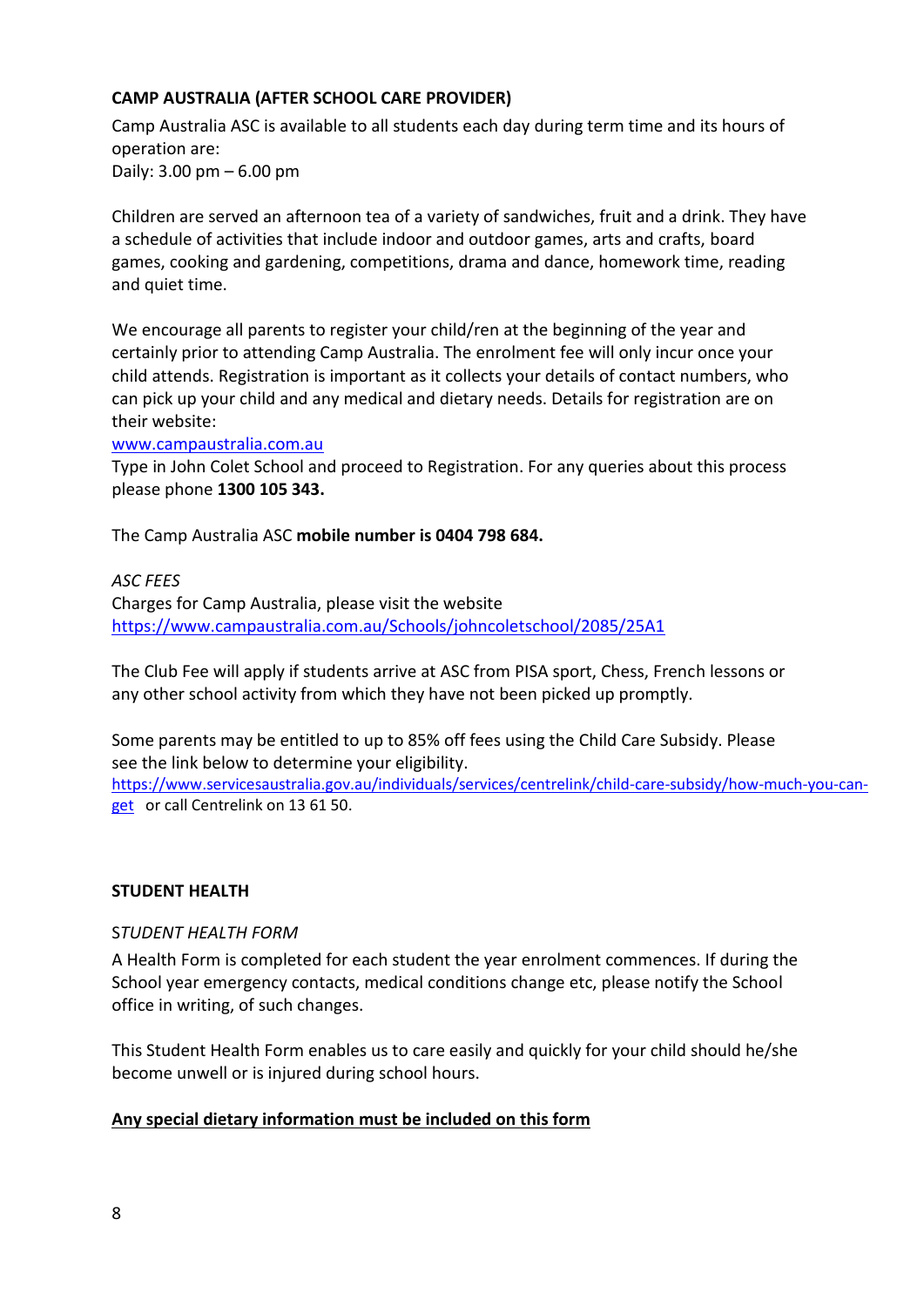#### *SICKNESS*

If your child becomes unwell at school the parents will be contacted by phone and asked to come and collect them.

#### <span id="page-8-0"></span>*BIRTH CERTIFICATE*

Please provide a certified copy of your child's Birth Certificate or Passport /Visa, Citizenship Papers to show evidence of Australian residency. The school office can copy your original documentation.

#### <span id="page-8-1"></span>*IMMUNISATION*

The Public Health Act requires parents to provide their child's Immunisation History Statement as proof of immunization status upon enrolment. The school recommends that children be fully immunised. A copy of your child's immunization history statement must be received prior to the Orientation Day or Trial Day.

#### <span id="page-8-2"></span>*HEAD LICE*

If your child has head lice they must not come to school. If they are found to have head lice at school they will be sent home for treatment and checked again on their return to school.

Occasionally, when the problem is acute, hats and caps are not to be worn at school. This includes sunhats. The school will advise parents if this action is to be taken. If you are concerned about your child playing or doing sport without a sunhat please inform the teacher.

#### <span id="page-8-3"></span>**UNIFORM AND EQUIPMENT**

#### <span id="page-8-4"></span>*UNIFORMS*

Full School uniform is to be worn in accordance with the Uniform Policy at school and to and from school unless otherwise stated. Please see the complete uniform list on the school website under the 'About Us' tab.

<span id="page-8-5"></span>All uniform is to be purchased from the Online Uniform Shop at [www.johncolet.nsw.edu.au/shop](http://www.johncolet.nsw.edu.au/shop)

#### *Fittings for Uniform*

If you would like your child to be fitted for a uniform, appointments can be made through [www.carebookings.com.au](http://www.carebookings.com.au/) , use code **FDH5K**. Appointments are in 10 minute blocks. If you require a longer fitting appointment, please book two consecutive time slots. For all uniform enquiries please email *uniform@johncolet.nsw.edu.au* 

*Exchanges* – if you would like to return or exchange uniform please fill in the Exchange Form which can be found on the school website under the 'About Us' tab, [Parent Info & Forms.](https://www.johncolet.nsw.edu.au/images/2019_Uniform_Exchange_Form.pdf)

#### *EQUIPMENT*

All children are expected to have a full set of equipment in accordance with the Equipment List – **see appendix 1.**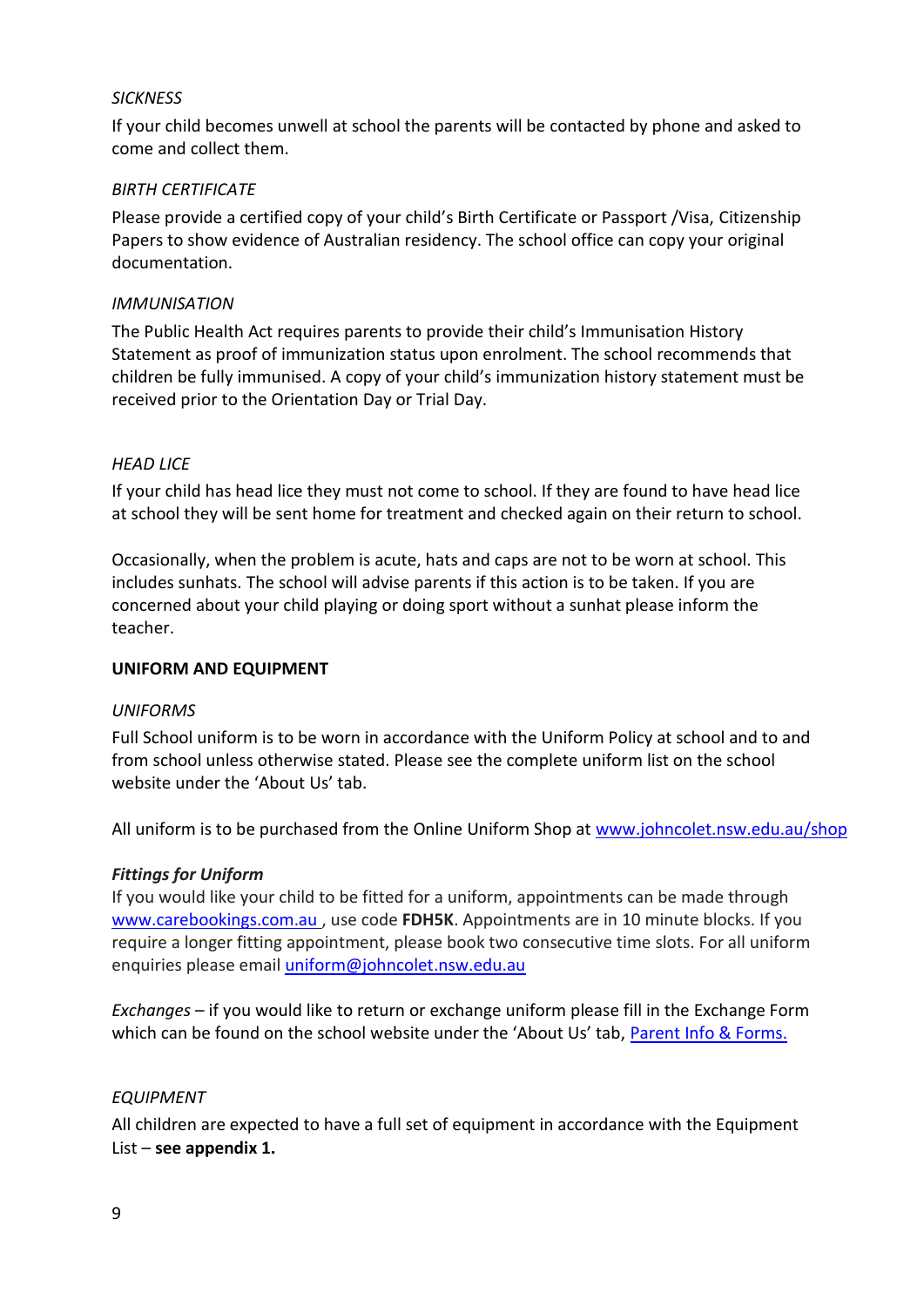#### <span id="page-9-0"></span>*LABELLING AND NAMING*

Every article of clothing and equipment needs to be clearly marked with your child's name. This includes the inside of each school shoe, every pencil, pencil case etc. The outside of both the school and sports bags must be clearly labelled as well.

All children lose some part of their uniform and equipment during their school career. Unlabelled items are rarely recovered.

*The need for obvious identification of belongings cannot be stressed too much.* The Golden rule is "When in doubt, label it!"

#### <span id="page-9-1"></span>*LOST PROPERTY*

Lost property is kept in the Lost Property Box near MacLaren Hall. All items not claimed by the end of the year will be disposed of.

#### <span id="page-9-3"></span><span id="page-9-2"></span>**COMMUNICATION**

#### **WEBSITE**

<span id="page-9-4"></span>The school website includes dates for the school terms and events, information for new parents, forms, policies and a blog. [www.johncolet.nsw.edu.au](http://www.johncolet.nsw.edu.au/)

#### **WEEKLY NOTE**

The Weekly Note is a newsletter emailed to all parents on Fridays. It includes general and specific information about past and future events, a message from the Head of School and the Deputy Head of School and news about the children's activities in the school that week. **The best way of keeping abreast of events is to read the Weekly Note every week.**

All items for inclusion must be emailed to [acoubrough@johncolet.nsw.edu.au](mailto:acoubrough@johncolet.nsw.edu.au) by noon on Wednesday for email distribution on Friday.

#### <span id="page-9-5"></span>**HOUSES**

The school has four houses:

| <b>House</b>    | <b>House Colour</b> |
|-----------------|---------------------|
| Cook            | Blue                |
| <b>Flinders</b> | Red                 |
| Macquarie       | Yellow              |
| Phillip         | Green               |

Each student is placed in a house. Brothers and sisters are always in the same house. Each house has a House Captain chosen from 6<sup>th</sup> class children.

#### <span id="page-9-6"></span>*COMPETITIONS*

There are several competitions at the school. There is a Swimming Carnival in Term 1 for 3<sup>rd</sup> – 6<sup>th</sup> class and a Sports Carnival later in the year which involves the whole school. In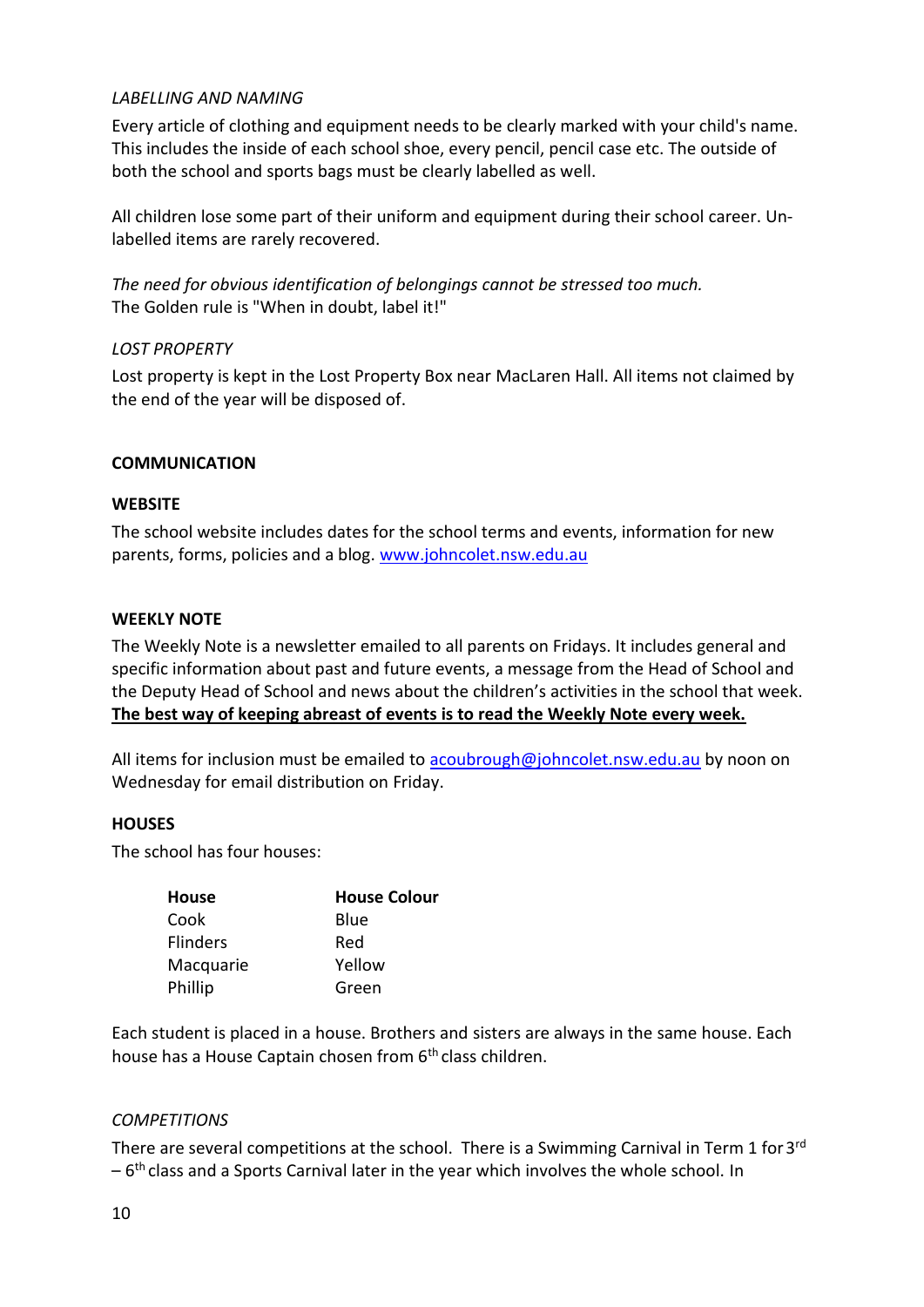addition to these, there is a House Competition which is non-sporting. Each term there are several competitions such as photography, Sanskrit recitation, Handwriting and Creative Writing (these can vary from year to year). Every student enters and the winner in each class gets points for their house towards the final House Competition score. There is also Merit Card Competitions and Merit Winners.

#### *CHARITY DAYS*

As part of the charitable work of the school, each House holds a Charity Day once a year. Sometimes the children of the hosting House bring tasty food treats, or alternatively a nonfood-based activity is chosen for Charity Day. All students bring \$2 to participate. This money is collected and sent to the charities the school is currently supporting. **Please ensure your food contributions are nut and sesame free.**

#### <span id="page-10-0"></span>**Sport Program**

The Sport program at John Colet is designed to induce a life-long love of physical activity among students, while also providing new avenues for students to achieve and stretch their personal horizons.

At John Colet we recognise that the most important time for laying the foundations for both the enjoyment of Sport and the achievement of skills are in the Primary Years. Therefore, a large part of the Sport program is geared to teaching the necessary skills for enjoyable and successful participation in team sports and activities.

Sport lessons develop the children's Fundamental Movement Skills as well as provide opportunities to foster Interpersonal Skills. Students at John Colet participate in 2 structured Sport lessons per week:

Infants – 2 x 40-minute lessons

Primary  $-1$  x 40-minute lesson and  $1$  x 60-minute lesson on a Friday

These lessons focus on skill acquisition, ball manipulation and modified games, including dance and gymnastics.

# **PISA Sport**

During Terms 1 - 3 Primary Students are offered the opportunity to trial and compete in PISA (Peninsula Independent Sports Association) Inter-School Sport.

If students are selected, they compete on a Friday between recess and lunch. Students travel offsite via bus with a teacher and their coach to the venue.

Students selected in these teams also participate in after school training on a Tuesday with their coach at Wyatt Reserve, opposite school, until 4pm. PISA Sport uniform is available to purchase at the uniform shop.

Sports offered in the PISA Competition:

Term 1:

- T-Ball (Years 3 & 4)
- Mixed Softball (Years 5 & 6)
- Mixed Cricket (Years 5 & 6)

Term 2:

- Soccer (Boys)
- Netball (Girls)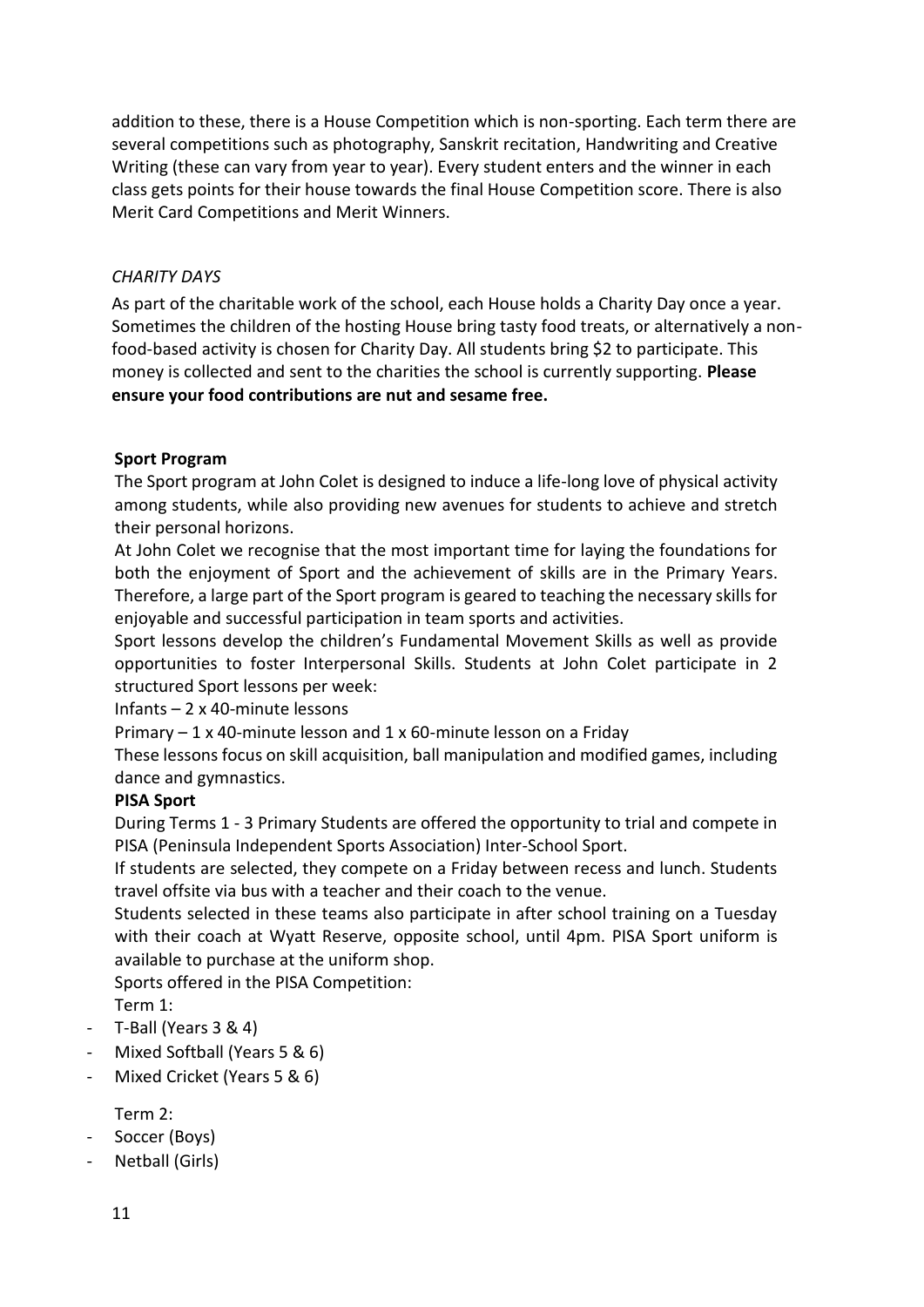#### Term 3:

- Oz-Tag (Mixed 3 & 4 and 5 & 6 teams)
- Soccer (Girls)

Students that are not selected to be part of the PISA team or who choose not to trial, participate in their 60-minute sport lesson on a Friday while those that compete are offsite.

# **Swimming**

Primary students attend 4 swimming sessions at Killarney Swim Centre in Term 1 prior to the swimming carnival. Infants participate in a 6 week Learn to Swim program during Term 4 with a focus of stroke acquisition and development.

#### **Swimming Carnival**

The Swimming Carnival is held for 3<sup>rd</sup> – 6<sup>th</sup> Classes at Ku-ring-gai Fitness and Aquatic Centre during Term 1. Students have the opportunity to swim in 25m and 50m races in a range of strokes.

#### **Athletics Carnival**

The Athletics Carnival is held for all students at Sydney Academy of Sport and Recreation at Narrabeen. There is a mix of traditional track and field events and novelty races.

# **Uniform**

Infants Students wear their sport uniform to and from school on their timetabled sport days. Primary students wear their school uniform to school and get changed before and after their sport lesson. Teachers will advise whether Primary students wear their sport uniform to school on a Friday.

# <span id="page-11-0"></span>**THE SCHOOL DAY**

#### *LUNCH AND RECESS FOOD*

The school provides a sit down vegetarian lunch each day, including hot food. The hot food menu is published ahead of time in the Weekly Note. Please see school lunch list **Appendix 2** for details of what your child should bring each day. Exceptions due to changes to timetable or other events mean that emails to bring a packed lunch will sometimes be sent.

Please note:

The School has a vegetarian food policy which applies to all food consumed at school and on excursions.

The School has a nut aware policy. Due to the possibility of an extreme allergic reaction, nuts and nut products are not to be brought to school or school related activities.

Please refer to the Healthy Eating Policy & Guidelines on the school website for further details.

# **Any special dietary information must be included on the Student Health form**

#### *LUNCH AND RECESS PLAYTIMES*

There are two supervised play periods: Morning recess and after lunch. Infants and Primary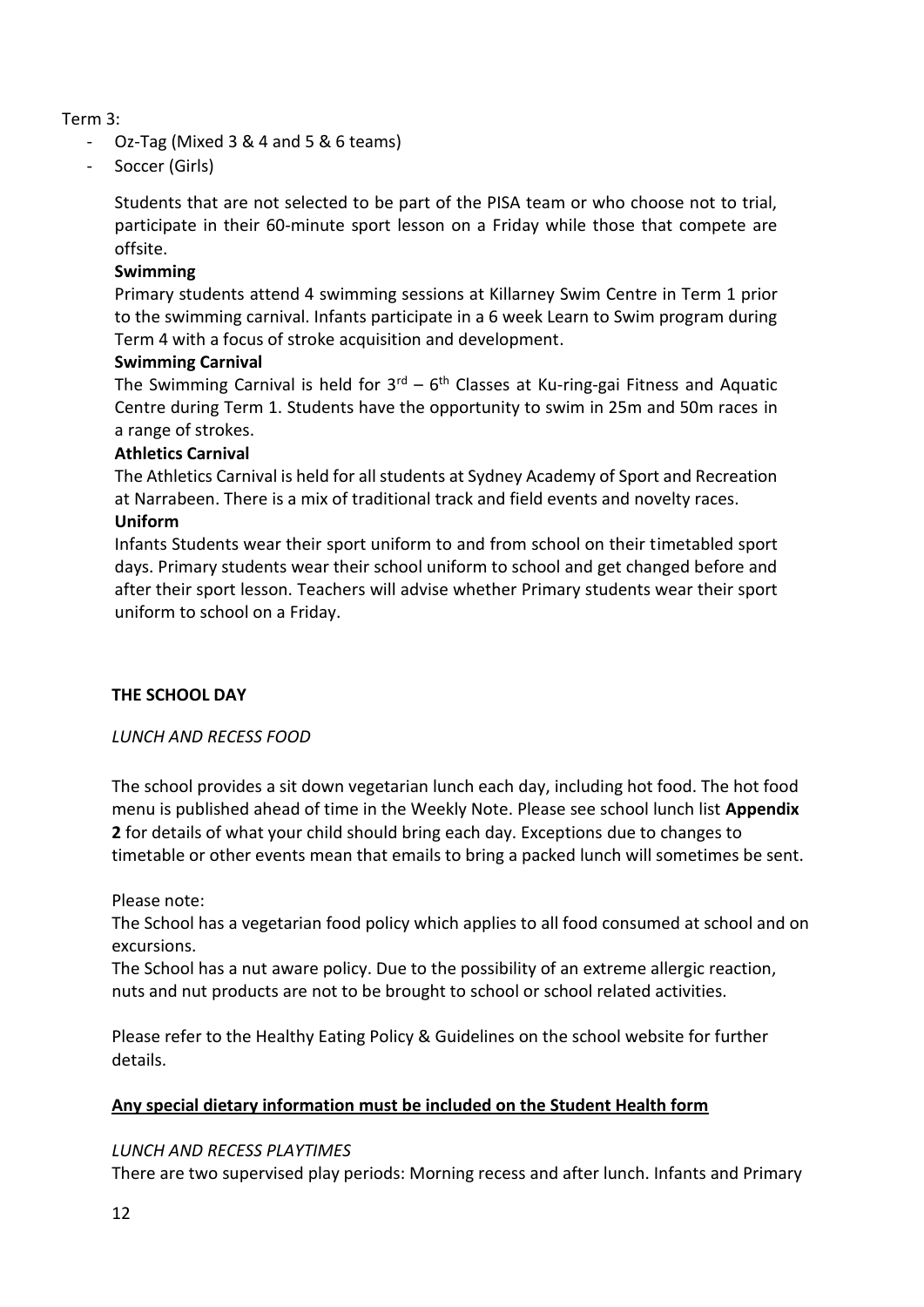children have separate recess, lunch and playtimes.

Lower 1<sup>st</sup> initially play on the playground next to Cowan House. Later in the year they join the other infants' children in the main playground after lunch.

3<sup>rd</sup> – 6th class play on the Eora playground next to Chisholm House and the Garigal Quadrangle.

#### *BUDDY SYSTEM (PEER SUPPORT)*

There is a Buddy System between the  $6<sup>th</sup>$  class students and the Lower 1<sup>st</sup> students. This lasts the whole year and there is a regular opportunity for classroom and playground time for the Lower  $1<sup>st</sup>$  and their senior buddies to be together and develop their relationship.

#### ASSESSMENTS

Teachers assess students regularly as an integral part of their teaching program for each unit of work. Formal and/or informal assessment tools are used.

Children in 3rd and 5th classes also sit the National Assessment Program– Literacy and Numeracy (NAPLAN) in May each year.

# <span id="page-12-0"></span>*REPORTS*

A complete written report on every subject for each child is posted to parents twice a year; Semester 1 (end of Term 2) and Semester 2 (end of Term 4).

#### <span id="page-12-1"></span>*PARENT/TEACHER INTERVIEWS*

These are held in March and July. Parents are encouraged to maintain contact throughout the year on any issues of importance. Parent/Teacher interviews are also available at the completion of the school year upon request.

# <span id="page-12-2"></span>*INCLUDED IN THE CURRICULUM*

#### *CHOIR*

Subject to any Covid restrictions, all children sing each week in either the Infants Choir or the Primary Choir. In addition, there is the John Colet Choir which is selected by audition from the children in 4<sup>th</sup> to 6<sup>th</sup> class. At times ensemble groups and soloists are selected for various occasions from within this choir.

#### <span id="page-12-3"></span>*DEBATING*

A debating team selected from  $6<sup>th</sup>$  class participates in an inter school debating competition each year.

# <span id="page-12-4"></span>*MUSIC*

All children in  $3^{rd}$  and  $4^{th}$  class are taught recorder, general music theory, musicianship, aural training and directed listening as part of the curriculum.

#### <span id="page-12-5"></span>MODERN EUROPEAN LANGUAGE

In  $6<sup>th</sup>$  class students have a choice to either continue with Sanskrit or to take up a Modern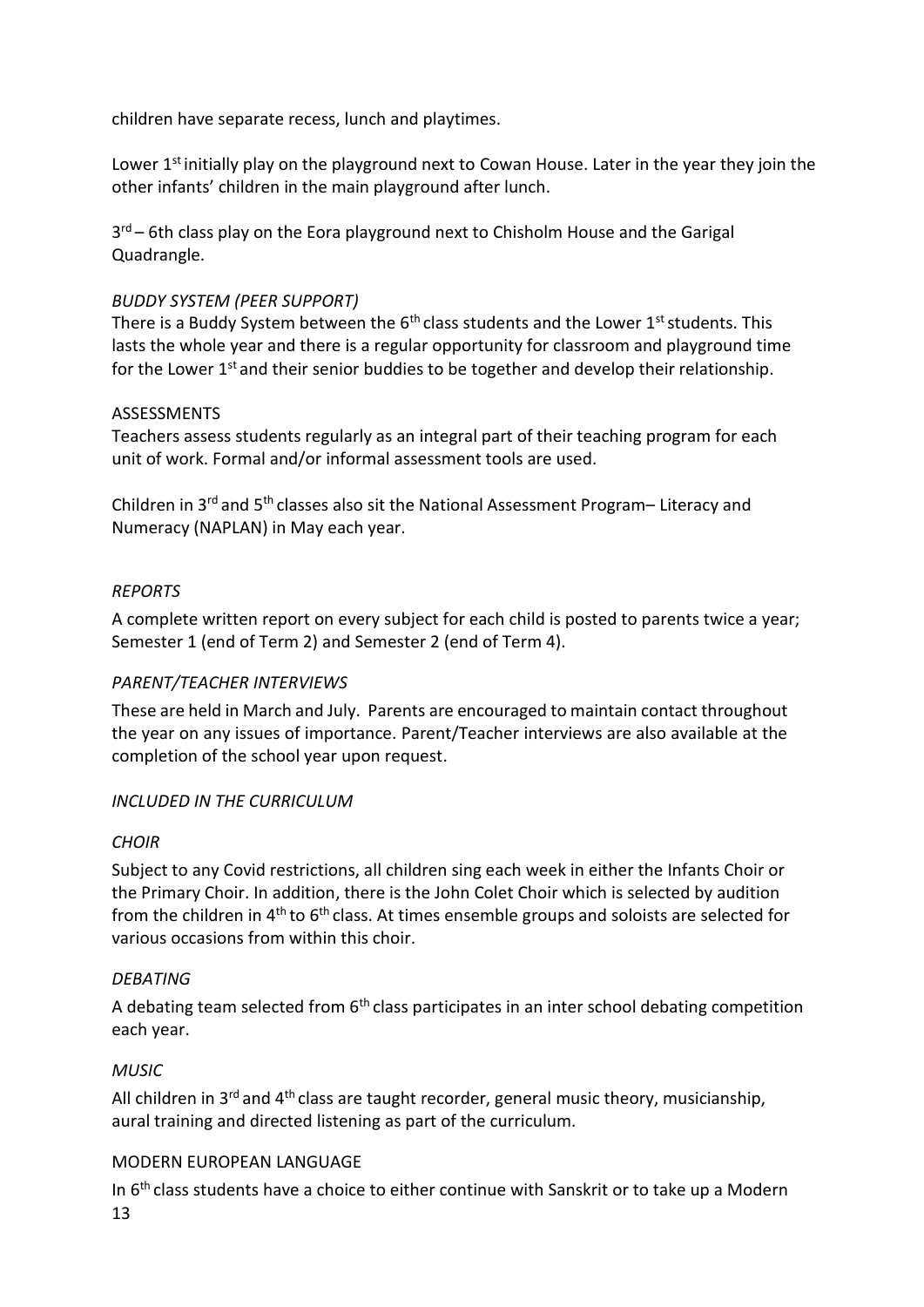#### European Language.

#### <span id="page-13-0"></span>LIBRARY

Each class has a regular library lesson and there are arrangements for borrowing both fiction and non-fiction books each week. Any lost books are to be replaced at the family's expense.

#### <span id="page-13-1"></span>*EXTRA -CURRICULAR ACTIVITIES*

There are a number of extra-curricular opportunities available to the children. These include: chess, French, Mandarin, sewing, instrumental lessons – piano, violin and guitar. Some of these activities take place during school hours and others are after school. The  $4^{\text{th}}$ , 5<sup>th</sup> and 6<sup>th</sup> class students can participate in the Sailing Squad on Saturday mornings at Middle Harbour Yacht Club. Arrangements and payments for these clubs and classes take place between the parents and the particular supervisor of these classes. Full details of the extra-curricular activities are on our School Website under the CURRICULUM tab <http://www.johncolet.nsw.edu.au/clubs-at-john-colet-school.html>

The supervisors of these extra-curricular activities usually publish the dates and fees in the Weekly Note.

#### <span id="page-13-2"></span>*EXCURSIONS*

Individual class excursions are arranged separately and notification of these along with permission slips are emailed for each excursion. The cost of most excursions is included in the school fees. However, excursions sometimes have an extra charge for transport and/or entry fee etc, and you will be informed if this as applicable. One or two parents are sometimes asked to join a class on an excursion. The teacher will talk to parents when extra help is needed.

#### <span id="page-13-3"></span>MILSON ISLAND

Children in 3rd and 4th class attend a three-day school camp each year at Milson Island Sport and Recreation Centre on the Hawkesbury River. The cost of this camp is included in the fees. It is fully supervised by John Colet teachers and run by Milson Island staff.

#### <span id="page-13-4"></span>CANBERRA & BATHURST

5<sup>th</sup> and 6<sup>th</sup> class go for a three-day excursion to Canberra one year and Bathurst the next. This links to the study of Federation and Gold respectively in the Australian History curriculum. The cost of this camp is included in the fees. It is fully supervised by John Colet teachers.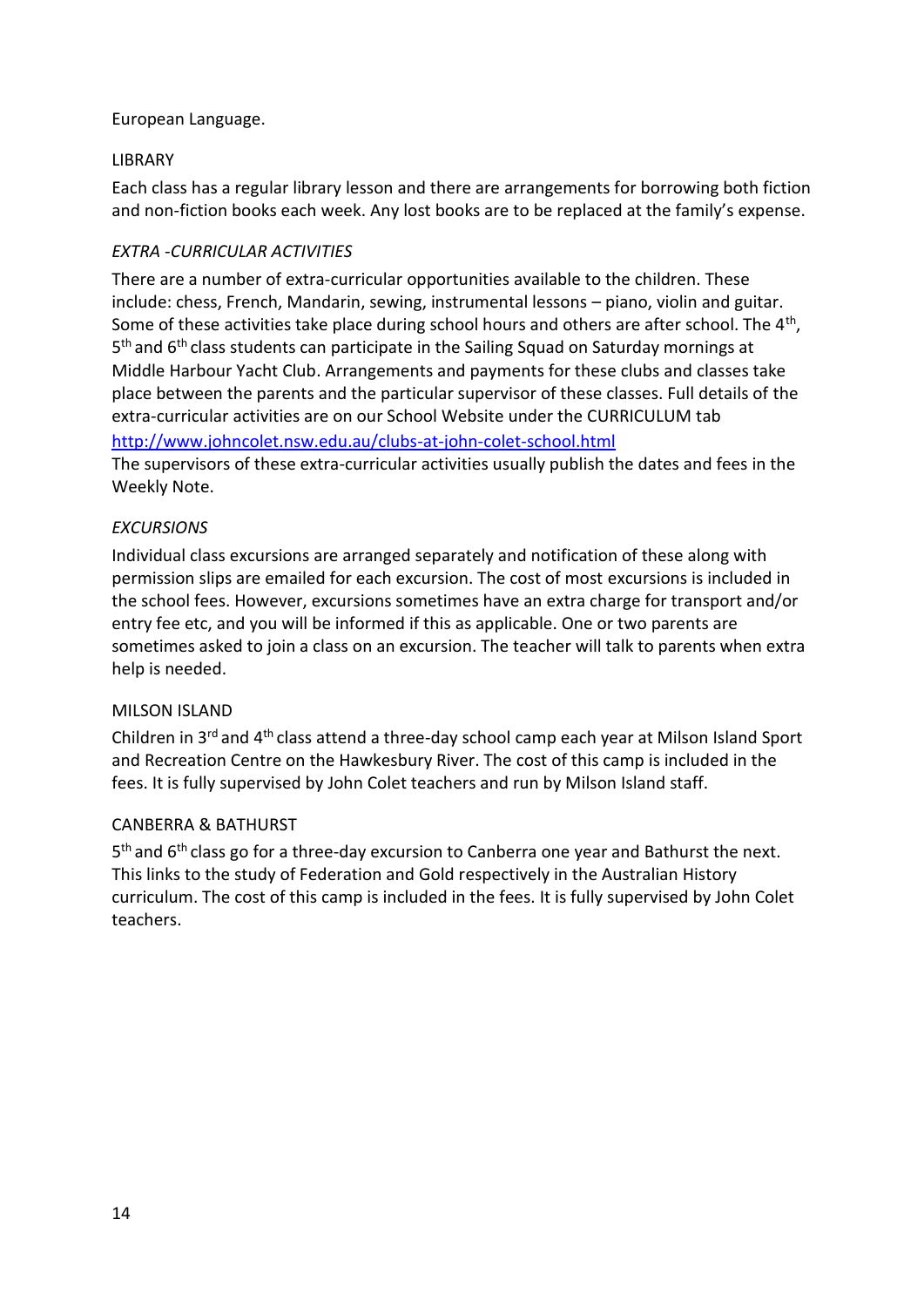#### <span id="page-14-0"></span>**ANNUAL SCHOOL EVENTS**

#### <span id="page-14-1"></span>*ASSEMBLIES*

Parents are invited to attend the following assemblies:

#### <span id="page-14-2"></span>EASTER ASSEMBLY AND ANZAC SERVICE

#### <span id="page-14-3"></span>TEACHERS' DAY

This assembly takes place in Term 3 to celebrate and honour our teachers.

#### <span id="page-14-4"></span>CHRISTMAS CELEBRATION

This event includes a Nativity Assembly from the Kings James version of the Bible read by students, the Infants Choir performing and everyone participates in general carol singing. There is also the opportunity for all students to donate Christmas presents to be given to a children's Christmas charity. Dates and time are published in the Weekly Note prior to these events. There may be additional Parent Assemblies during the year and these are advertised in the Weekly Note as they occur.

#### *WELCOME RECEPTION FOR PARENTS*

This event is held in February and all parents (current and new) are cordially invited to attend.

#### <span id="page-14-5"></span>*OPEN DAY*

This event is held each year on a Sunday and this year will be held on Sunday  $31^{st}$  July. It is an opportunity for those interested in the school to visit the classrooms and see the children perform and provides a fun day for all the families at the school. The Open Day is a **compulsory event** for all students.

# <span id="page-14-6"></span>*SHAKESPEARE FESTIVALS*

All students perform with their class in an edited version of a Shakespeare play each year. Upper 1<sup>st</sup> and 2<sup>nd</sup> Class students perform in their Shakespeare Festival at John Colet School during Term 2. The Primary students perform in the Primary Shakespeare Festival which is held at a local theatre in Term 4. Lower  $1^*$  perform their play in Term 4 at John Colet School. Parents are encouraged to assist in a variety of ways such as making props, making costumes, assisting with make-up. Please talk to the class teacher who will be very grateful for any assistance from parents or grandparents. The Shakespeare Festival is a **compulsory event** for all students.

#### <span id="page-14-7"></span>*SPEECH NIGHT*

Speech Night is held at the end of Term 4. The Primary children sing and the Head of School, Head Boy, Head Girl, Chairman of the Board of Governors and P&F President give speeches. The student leadership office holders are appointed for the next year. Prizes are awarded to students who have shown outstanding efforts and achievements during the year. This is a **compulsory school event** that all students are to attend as it is the culmination of the school year.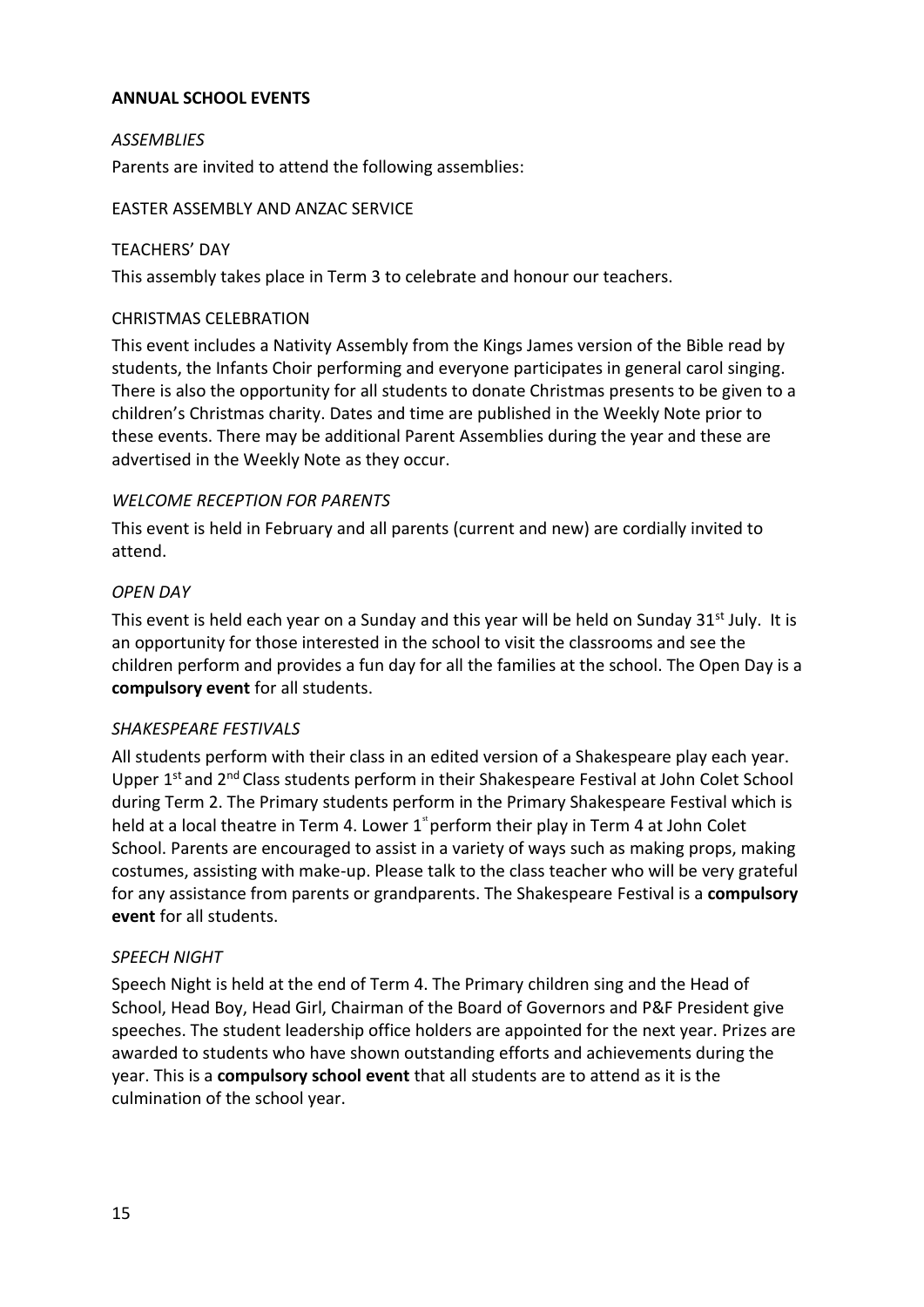#### <span id="page-15-0"></span>**APPENDIX 1**

#### <span id="page-15-1"></span>**EQUIPMENT LIST**

The school provides most exercise and text books. Students should bring the following items:

#### **Lower 1st & Upper First**

- Five HB lead pencils can be mixture of triangular (for grip) and regular.
- Pencil grips x2 (recommended grips below 'crossover grips').



- Coloured pencils (Preferred brand Derwent)
- Rubber
- Sharpener with sealed space to catch and hold shavings
- Glue stick x2 Solid glue not liquid
- Scissors. Sharp but safe. If left-handed, make sure they are left-handed scissors it makes a difference for cutting.
- Pencil case
- Ruler

#### **Second Class**

**As above for Lower First & Upper First, plus the following items:**

- Red biro or fine felt tip pen for marking
- Five HB lead pencils.
- Ruler

# **3 rd and 4th Class**

- Five HB lead pencils
- Coloured pencils
- Ruler
- 2 x Rubber (not novelty)
- Sharpener with sealed space to catch and hold shavings.
- Compass
- Set Square
- Protractor
- Whiteboard eraser
- Whiteboard markers (variety of colours)
- 4 x Glue stick. Solid glue not liquid
- Highlighters (4 colours)
- Scissors. Sharp but safe
- Red, black, blue erasable pen
- Yamaha Soprano recorder (available from the online Uniform Shop)
- Pencil case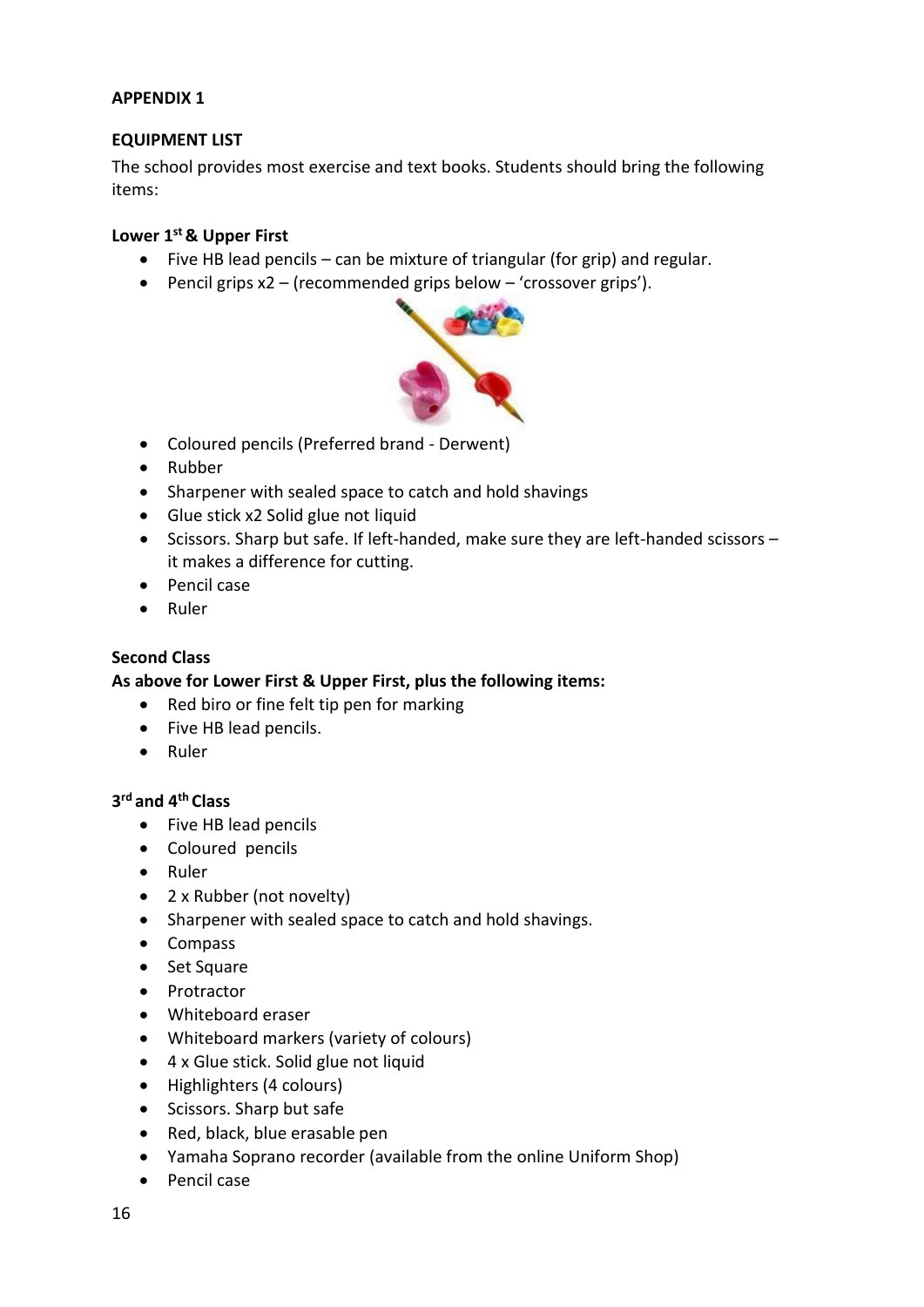*Note: At the discretion of the class teacher, some 4th class students may commence using fountains pens with blue ink as per 5th and 6th class.*

# **5 th Class**

- Five HB pencils
- 30cm ruler (see through and marked with measurements)
- Rubber
- Pencil sharpener
- 4 glue sticks (large **BOSTIK** only UNAMED these go into the class store. Other makes do not stick as well)
- Coloured pencils
- Highlighters
- Red pen (for marking)
- Whiteboard (A4 size)
- Whiteboard markers (variety of colours)
- Whiteboard eraser
- Scissors
- 2-3 BLACK erasable pens (Pen License holders only)
- NO TEXTAS or GEL PENS please
- 2 pieces of LARGE (A2 size?) card (from Newsagents/\$2 shop- any colour)
- Folder for recorder music
- Yamaha Soprano YRS302B recorder (\$35 available from the school office)
- Plastic plate, cup and bowl (bring to school every day)
- Water bottle (bring to school every day)
- Reading book
- Raincoat (NO UMBRELLAS)

Please label everything (apart from glue)

# **6 th Class**

- Five HB pencils
- 30cm ruler (see through and marked with measurements)
- Rubber
- Pencil sharpener
- 2 glue sticks
- Coloured pencils
- Highlighters
- Red pen (for marking)
- 2 whiteboard markers
- Scissors
- 2-3 BLACK erasable pens
- GEL PENS
- compass
- Plastic plate, cup and bowl (bring to school every day)
- Water bottle (bring to school every day)
- Reading book
- Raincoat (NO UMBRELLAS)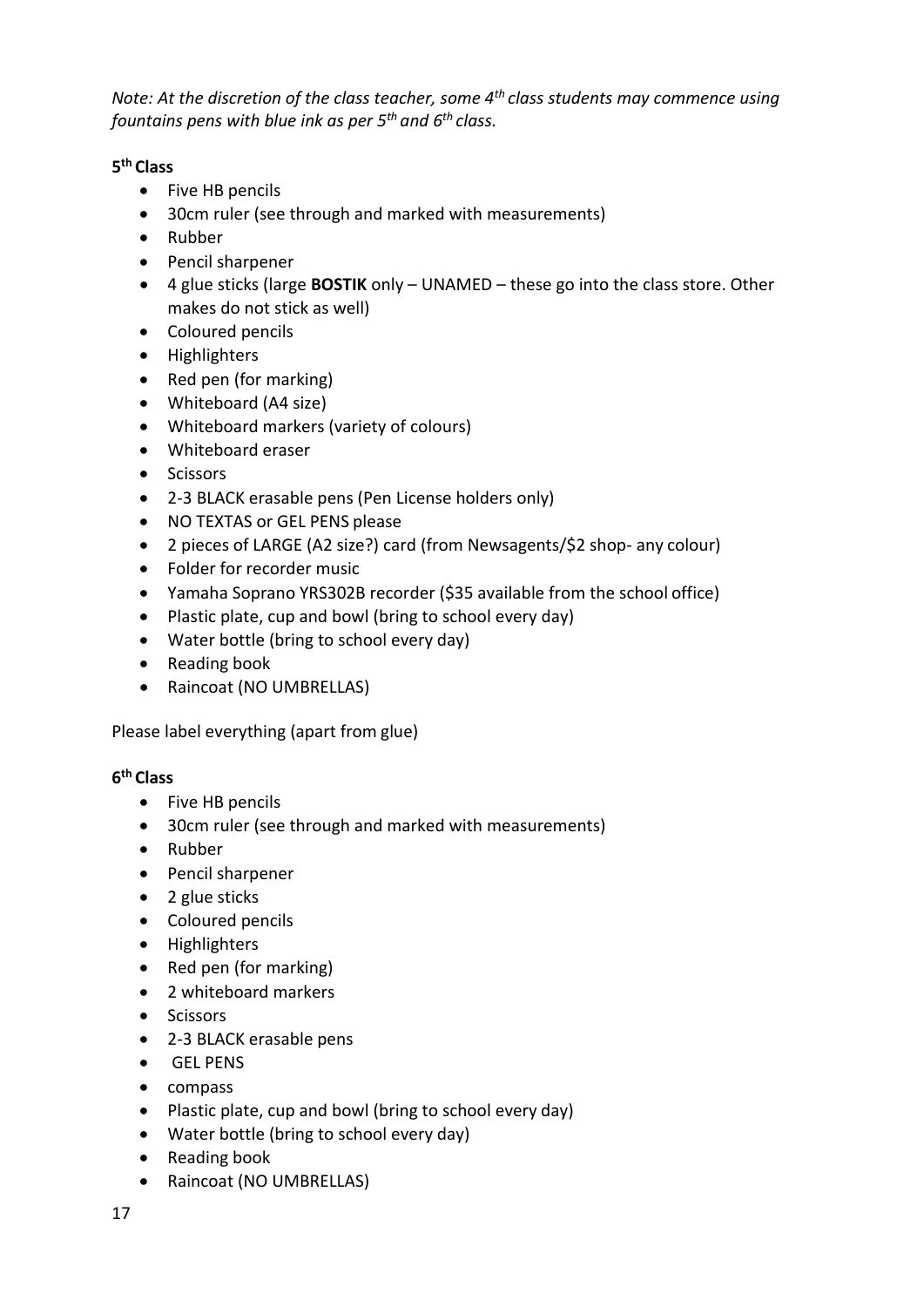A School diary is supplied by the School. This is used principally to record homework and also for communication between parent and teacher. To be replaced by student if lost.

#### <span id="page-17-0"></span>**APPENDIX 2**

#### <span id="page-17-1"></span>**SCHOOL LUNCH LIST – THE SCHOOL HAS A VEGETARIAN AND NUT AWARE POLICY**

This means **no meat** products are served or brought to school. Nut aware means **no nuts/nut products** are served or brought to school.

Due to the **severe allergies** of some students, nuts and nut products are **not to be** brought to school. These include:

Any tree or ground nuts Peanuts Nutella Sesame Snaps Many muesli bars

Children need to bring every day a plastic plate, cup and bowl (each item labelled clearly with their name) in a cloth bag or other (not plastic bag). Cutlery is provided by the school.

#### **Morning Tea**

Children need to bring a **healthy morning tea** such as: Crackers and cheese Fresh fruit Sandwiches Dried Fruit Fruit flavoured yoghurt (no Yogo desserts, etc.) Eggs

#### **Lunch Menu**

The children are served a vegetarian dish every day. The hot food menu is published ahead of time in the Weekly Note. They also have the following food on their tables:

Cut Fruit and Salad (normally 2-3 fruits, 1 vegetable) Cheddar Cheese **Sultanas** Yoghurt Milk and Water to drink

Children may NOT bring:

Meat Sweets, chocolates and canned fruit Chips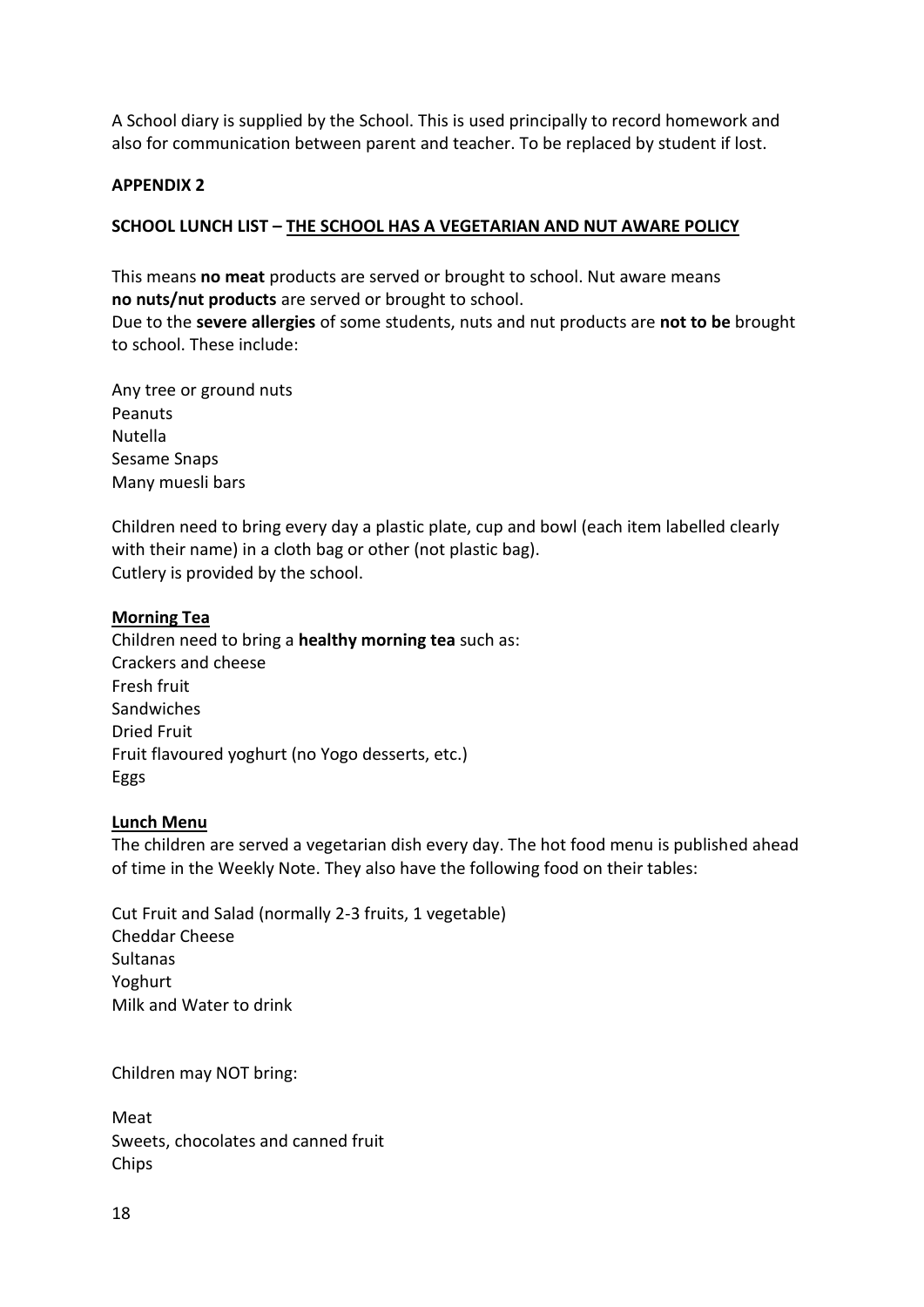#### <span id="page-18-0"></span>**APPENDIX 3**

#### <span id="page-18-1"></span>**JOHN COLET SCHOOL STAFF**

# **2021**

**Head of School:** Mr Julian Wilcock

# **Class Teaching Staff**

| <b>Mrs Diane Renshaw</b>                                         | <b>Deputy Headmistress</b> |
|------------------------------------------------------------------|----------------------------|
| Mrs Joanna Wallace                                               | 6W                         |
| Mrs Melissa Mackenzie                                            | 6M                         |
| Mrs Kate Sharp                                                   | <b>5S</b>                  |
| Mrs Nicole Hansson                                               | 5N                         |
| <b>Mrs Caroline McNally</b>                                      | 4M                         |
| Mrs Niree Nadjarian                                              | 4N                         |
| Mrs Anne-Marie Sjögren                                           | 3S                         |
| Mrs Sara Bell                                                    | 3B                         |
| Ms Simona Cipollone (M,Tu) Mrs Elizabeth<br>McDermott (W, Th, F) | 2 <sub>MC</sub>            |
| Mrs Justine Cooper                                               | 2C                         |
| Mrs Lea Connell                                                  | Upper $1^{st}$ C (M-Th)    |
| Mrs Judith Navidi                                                | Upper $1^{st}$ C (Fri)     |
| Mrs Allison Tomicki                                              | Upper $1st$ T              |
| Miss Sarah Marley                                                | Lower $1st M$              |
| Mrs Emily Tamborini                                              | Lower $1st$ T              |

# **Teacher Aides**

| Mrs Leisa Brown   | <b>School Counsellor</b> |
|-------------------|--------------------------|
| Ms Amanda Hahn    | <b>Teacher Aide</b>      |
| Mrs Mary Layton   | <b>Teacher Aide</b>      |
| Ms Lauren Russell | <b>Teacher Aide</b>      |
| Mrs Amanda Tomaz  | <b>Teacher Aide</b>      |
| Mrs Vicky Chu     | <b>Teacher Aide</b>      |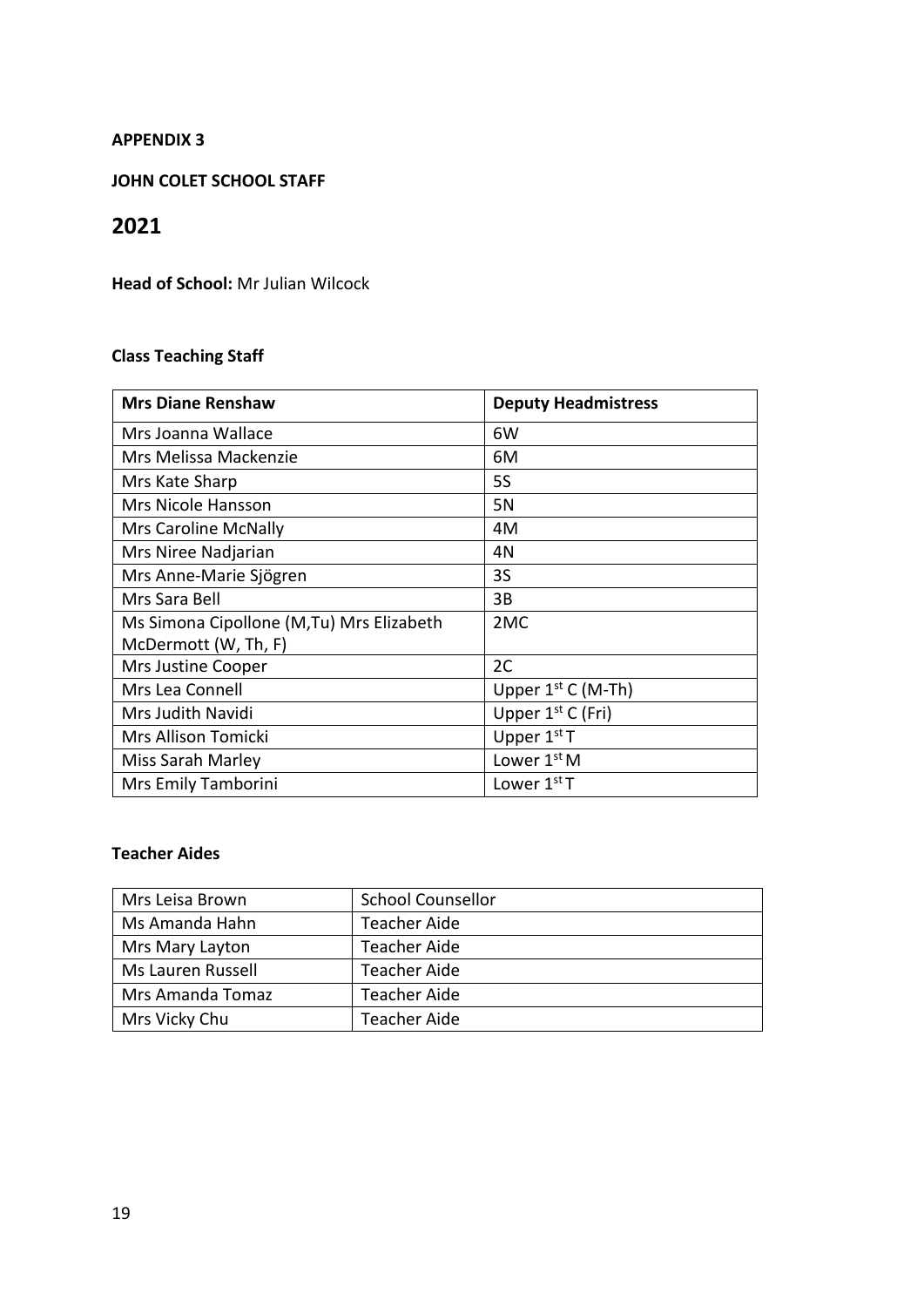# **Specialist Teaching Staff**

| Mrs Ann Wakeford         | <b>Special Education Coordinator</b>    |
|--------------------------|-----------------------------------------|
| Ms Christianne Jackson   | <b>Enrichment and Extension Teacher</b> |
| Mrs Libby Levay          | Sanskrit Teacher                        |
| Mrs Renu Natarajan       | Sanskrit Teacher                        |
| <b>Miss Grace Bower</b>  | Librarian/IT                            |
| Mrs Annette Gadsby       | Art Teacher                             |
| Mrs Kate Nielsen         | Art Teacher                             |
| <b>Ms Rachel Carroll</b> | Art Teacher                             |
| Mr Glen Miller           | Music Teacher                           |
| Mrs Ellie Collins        | Sport Teacher                           |
| Ms Zoe Emanuel           | Drama Teacher                           |

# **Administration Staff**

# **Office Hours: 8.00am – 4.00pm Monday - Friday**

| <b>Bursar</b>                   | Mrs Christine Condos            |
|---------------------------------|---------------------------------|
| Registrar                       | Mrs Catherine Coffey            |
|                                 | registrar@johncolet.nsw.edu.au  |
| Reception M-Th                  | Mrs Melissa Grsic               |
|                                 | admin@johncolet.nsw.edu.au      |
|                                 | attendance@johncolet.nsw.edu.au |
| <b>Reception Friday</b>         | Mrs Melanie Wilson              |
| Fees                            | Mrs Denise Farrelly             |
|                                 | accounts@johncolet.nsw.edu.au   |
| <b>Accounts Payable</b>         | Mrs Marie-Laure Aymonier        |
|                                 | office@johncolet.nsw.edu.au     |
|                                 |                                 |
| Office Manager/HR               | Mrs Bay Bhandari                |
| <b>Weekly Note/Marketing</b>    | Ms Alex Coubrough               |
|                                 | acoubrough@johncolet.nsw.edu.au |
| <b>Facilities &amp; Grounds</b> | <b>Mrs Toni Cleaves</b>         |

# **Operational Staff**

| Head Chef      | Mr Glen Galloway |
|----------------|------------------|
| Grounds Person | Mr Tim Cooper    |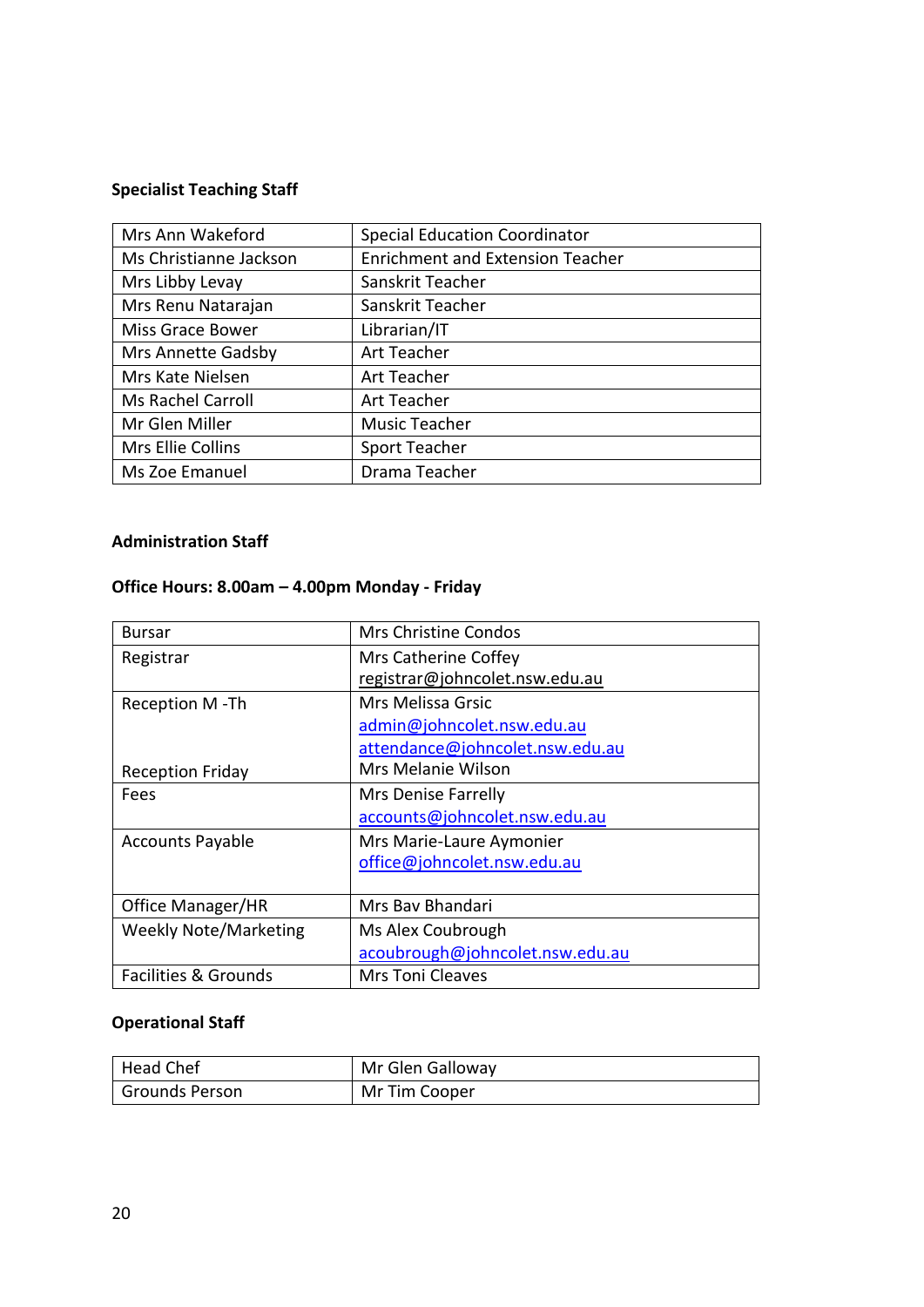#### **Board of Governors**

| Chairman<br><b>Mr Philip Wolfers</b>                                        |                      |  |
|-----------------------------------------------------------------------------|----------------------|--|
|                                                                             |                      |  |
| Treasurer                                                                   | Mr Simon Beissel     |  |
| <b>Board Member</b>                                                         | Mr James Donald      |  |
| <b>Board Member</b>                                                         | Mr Bill Fox          |  |
| <b>Board Member</b>                                                         | Ms Atousa Khadem     |  |
| <b>Board Member</b>                                                         | Mrs Mary McKendrick  |  |
| <b>Board Member</b>                                                         | Ms Elizabeth Vincent |  |
| <b>Board Member</b>                                                         | Mrs Sarah Wulff      |  |
| Head of School                                                              | Mr Julian Wilcock    |  |
| <b>Company Secretary</b>                                                    | Mrs Christine Condos |  |
| <b>Minute Taker</b>                                                         | Mrs Libby Levay      |  |
| The email address for the Board of Governors is: board@johncolet.nsw.edu.au |                      |  |

#### *EMAIL ADDRESSES*

Please email to the specific address where applicable.

To email class teachers please use the initial of their first name, then surname followed by johncolet.nsw.edu.au e.g [jbloggs@johncolet.nsw.edu.au](mailto:jbloggs@johncolet.nsw.edu.au)

#### <span id="page-20-0"></span>**APPENDIX 4**

#### <span id="page-20-1"></span>**HOW TO USE THE PICK UP ZONE AND PICK UP ZONE DIAGRAM**

- Parents to line up from the start point of the zone.
- Parents are to stay in the car.
- If your car has an automatic boot release then the student can place his/her bag in the boot, otherwise the bag goes in the back seat with the child.
- Children must be able to put on their own seat belt.
- Please be considerate of our neighbours no blocking of driveways or using their drives to turn around.
- Do not use the Pick Up Zone if you need to get out of the car, or if your child is unable to do up their own seatbelt.
- Therefore, park rear to kerb in front of Wyatt Reserve (Oval) and use the pedestrian crossing.

**Please see diagram on following page**